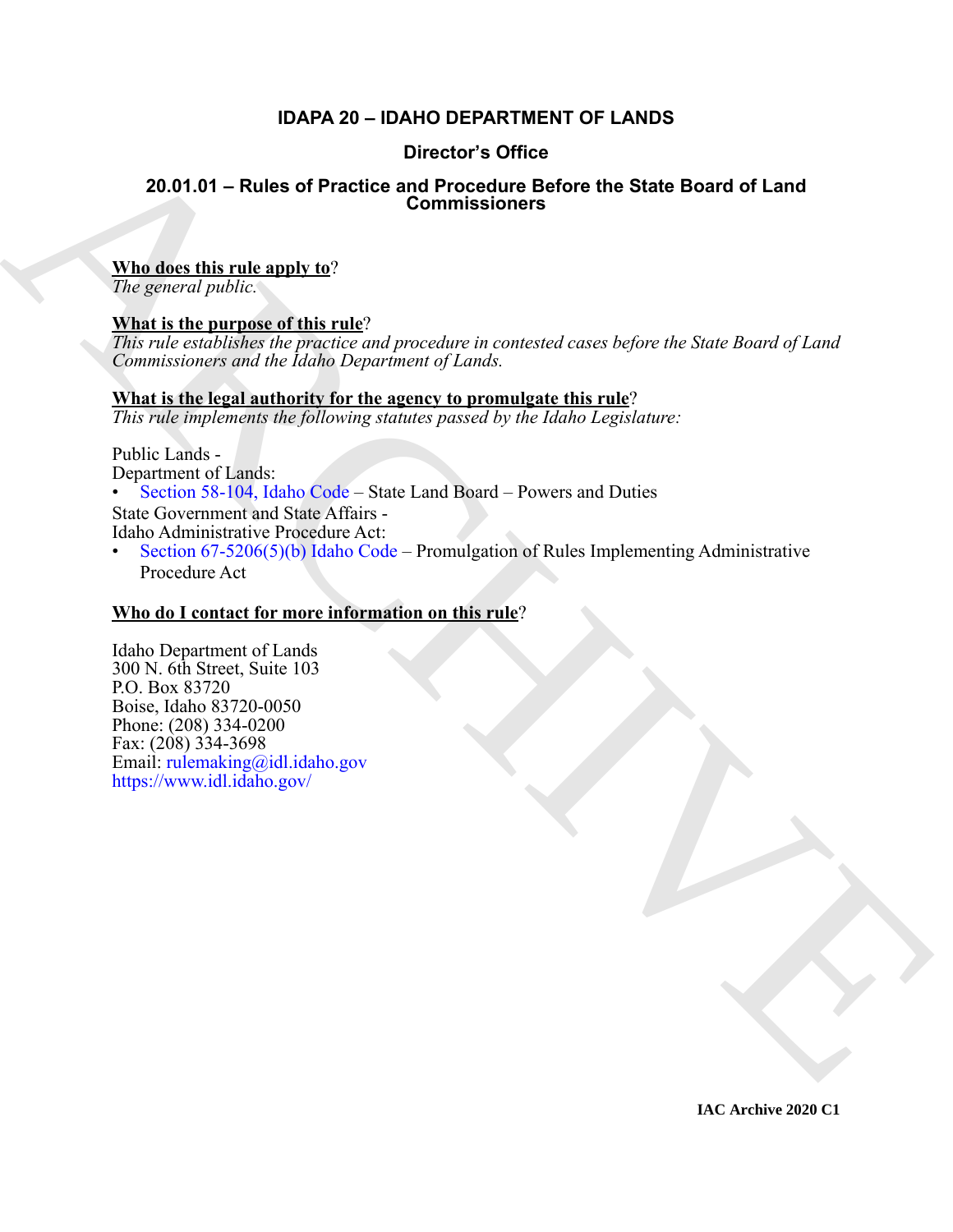# **Table of Contents**

# **IDAPA 20 - IDAHO DEPARTMENT OF LANDS** 20.01.01 - Rules of Practice and Procedure Before the State Board of Land Commissioners 103. Informal Proceedings Do Not Exhaust Administrative Remedies. ................... 8 158. Persons Defined -- Persons Not Parties -- Interested Persons. ................................. 203. Service On Representatives Of Parties And Other Persons. .......................... 10 205. Substitution Of Representative -- Withdrawal Of Representative. ................... 10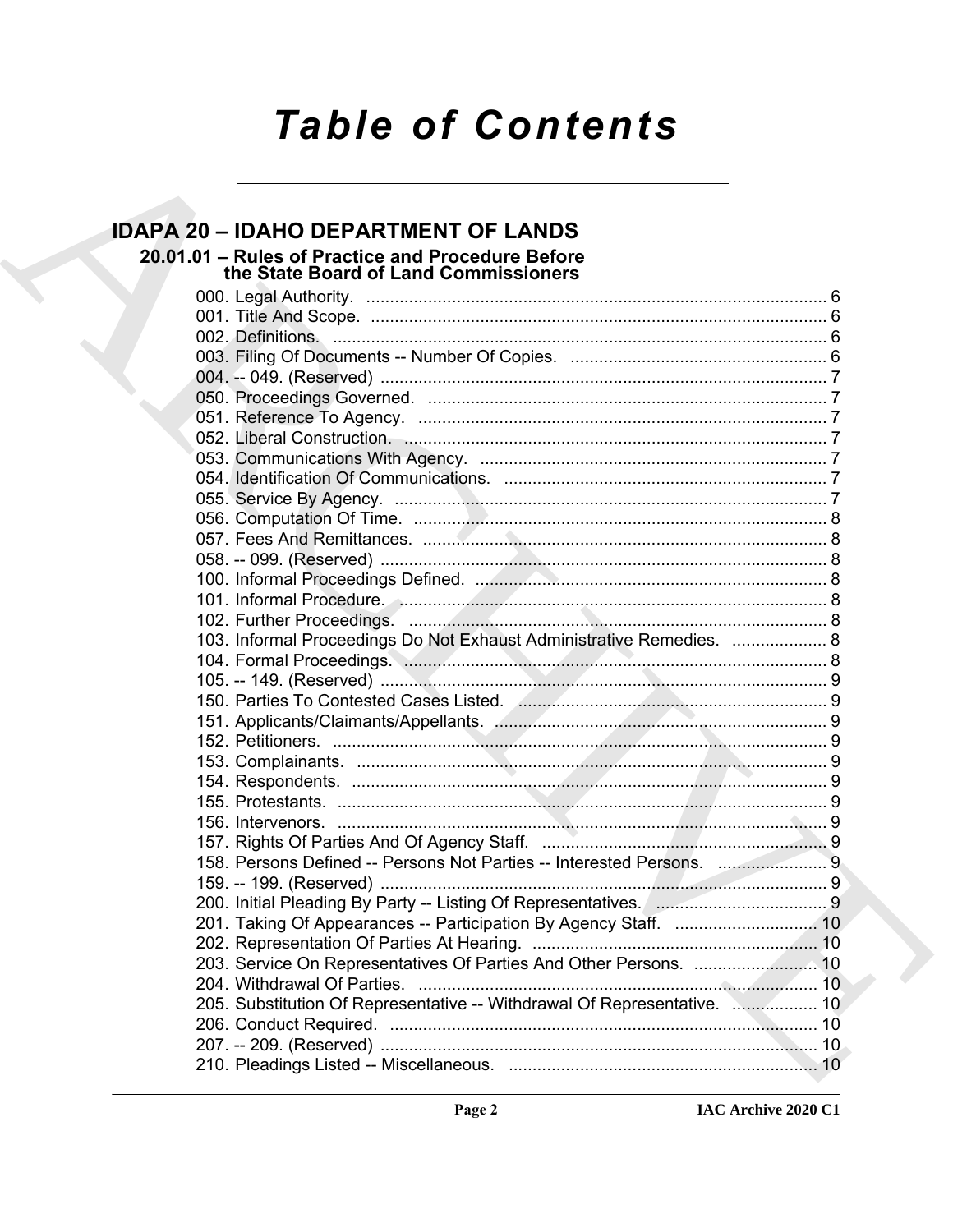# *Table of Contents (cont'd)*

| 220. Applications/Claims/Appeals -- Defined -- Form And Contents.  11                |  |
|--------------------------------------------------------------------------------------|--|
|                                                                                      |  |
|                                                                                      |  |
|                                                                                      |  |
|                                                                                      |  |
|                                                                                      |  |
| 250. Protests -- Defined -- Form And Contents -- Time For Filing.  12                |  |
|                                                                                      |  |
| 260. Motions -- Defined -- Form And Contents -- Time For Filing.  12                 |  |
|                                                                                      |  |
|                                                                                      |  |
| 270. Answers -- Defined -- Form And Contents -- Time For Filing.  12                 |  |
|                                                                                      |  |
|                                                                                      |  |
|                                                                                      |  |
| 300. Filing Documents With The Agency -- Number Of Copies -- Facsimile               |  |
|                                                                                      |  |
|                                                                                      |  |
|                                                                                      |  |
|                                                                                      |  |
| 305. Amendments To Pleadings -- Withdrawal Of Pleadings.  14                         |  |
|                                                                                      |  |
|                                                                                      |  |
|                                                                                      |  |
|                                                                                      |  |
|                                                                                      |  |
|                                                                                      |  |
|                                                                                      |  |
|                                                                                      |  |
|                                                                                      |  |
|                                                                                      |  |
|                                                                                      |  |
| 402. Petitions For Declaratory Rulings To Be Decided By Order.  16                   |  |
|                                                                                      |  |
|                                                                                      |  |
|                                                                                      |  |
| 412. Disqualification Of Officers Hearing Contested Cases. <b>2.2.2.2.2.19.19 16</b> |  |
|                                                                                      |  |
|                                                                                      |  |
|                                                                                      |  |
|                                                                                      |  |
|                                                                                      |  |
|                                                                                      |  |
|                                                                                      |  |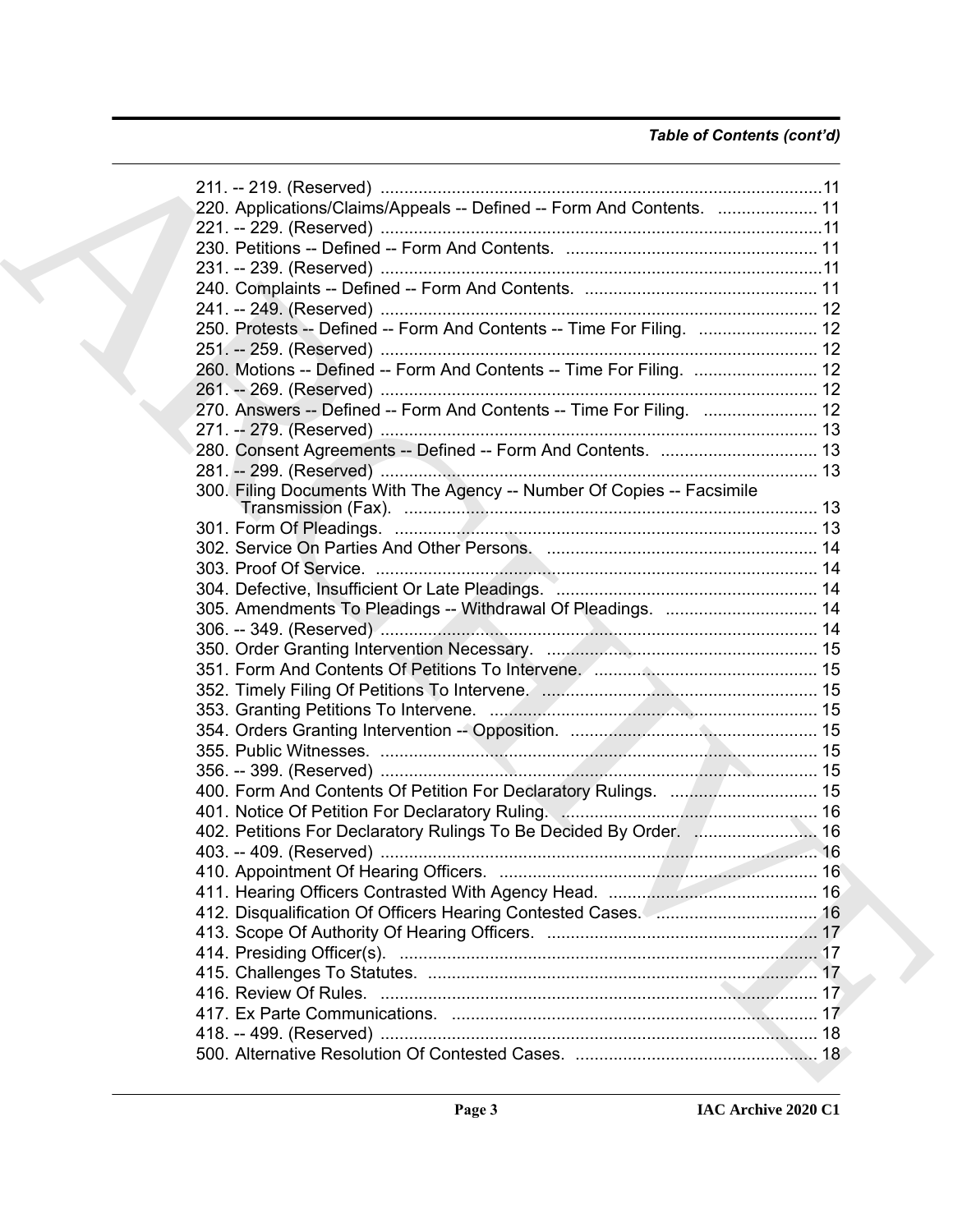# Table of Contents (cont'd)

|  | 524. Production Requests Or Written Interrogatories And                |      |  |
|--|------------------------------------------------------------------------|------|--|
|  |                                                                        |      |  |
|  |                                                                        |      |  |
|  | 526. Statutory Inspection, Examination, Investigation, Etc. --         |      |  |
|  |                                                                        |      |  |
|  | 527. Answers To Production Requests Or Written Interrogatories         |      |  |
|  |                                                                        |      |  |
|  |                                                                        |      |  |
|  |                                                                        |      |  |
|  |                                                                        |      |  |
|  | 531. Sanctions For Failure To Obey Order Compelling Discovery.  20     |      |  |
|  | 532. Protective Orders. Machinese Machinese Machinese Machinese 20     |      |  |
|  |                                                                        |      |  |
|  |                                                                        |      |  |
|  |                                                                        |      |  |
|  |                                                                        |      |  |
|  |                                                                        |      |  |
|  |                                                                        |      |  |
|  |                                                                        |      |  |
|  |                                                                        |      |  |
|  |                                                                        |      |  |
|  | 558. Order Of Procedure                                                | . 21 |  |
|  |                                                                        |      |  |
|  |                                                                        |      |  |
|  |                                                                        |      |  |
|  |                                                                        |      |  |
|  |                                                                        |      |  |
|  | 564. Briefs -- Memoranda -- Proposed Orders Of The Parties --          |      |  |
|  | Statements Of Position -- Proposed Order Of The Presiding Officer.  22 |      |  |
|  |                                                                        |      |  |
|  |                                                                        |      |  |
|  |                                                                        |      |  |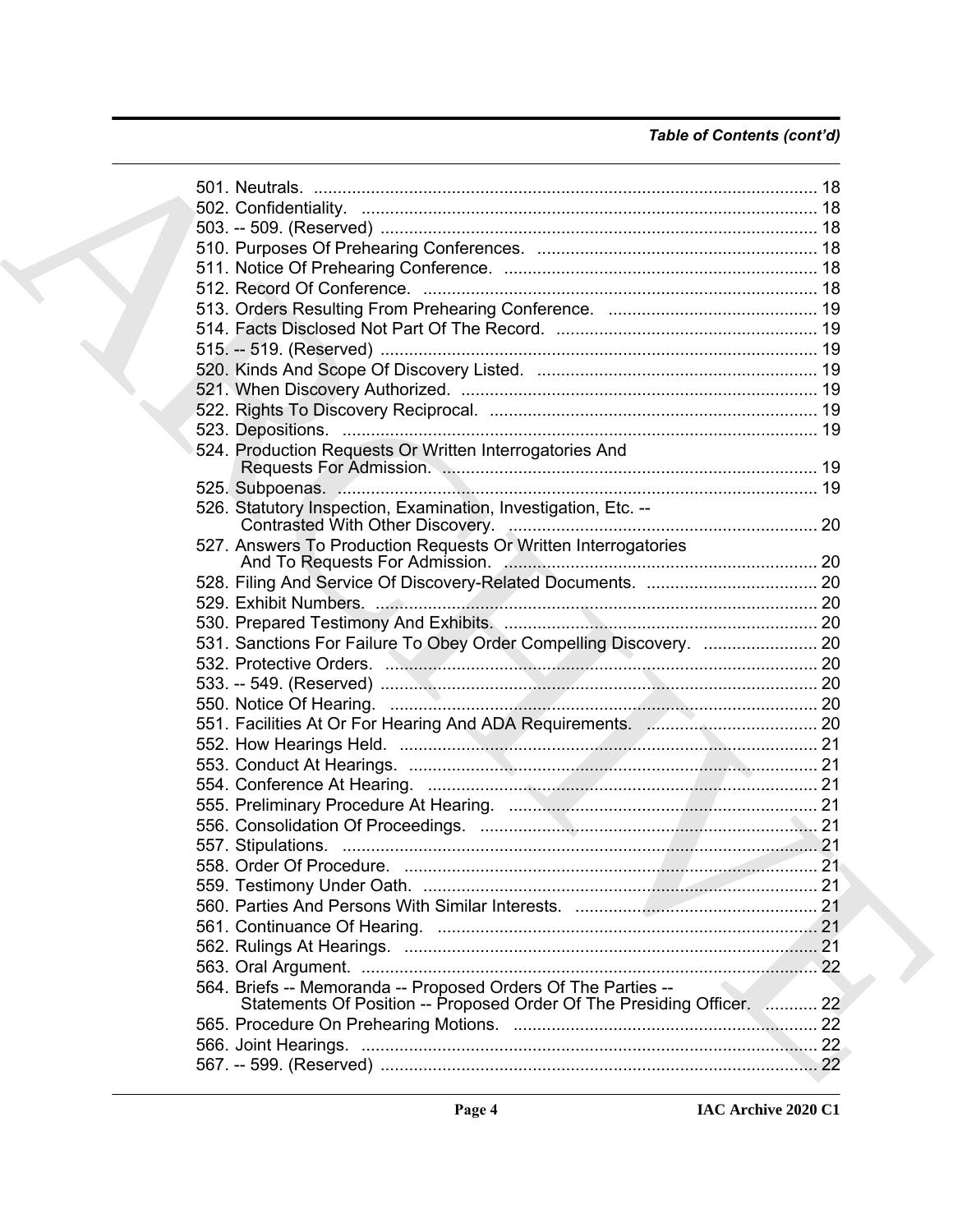# Table of Contents (cont'd)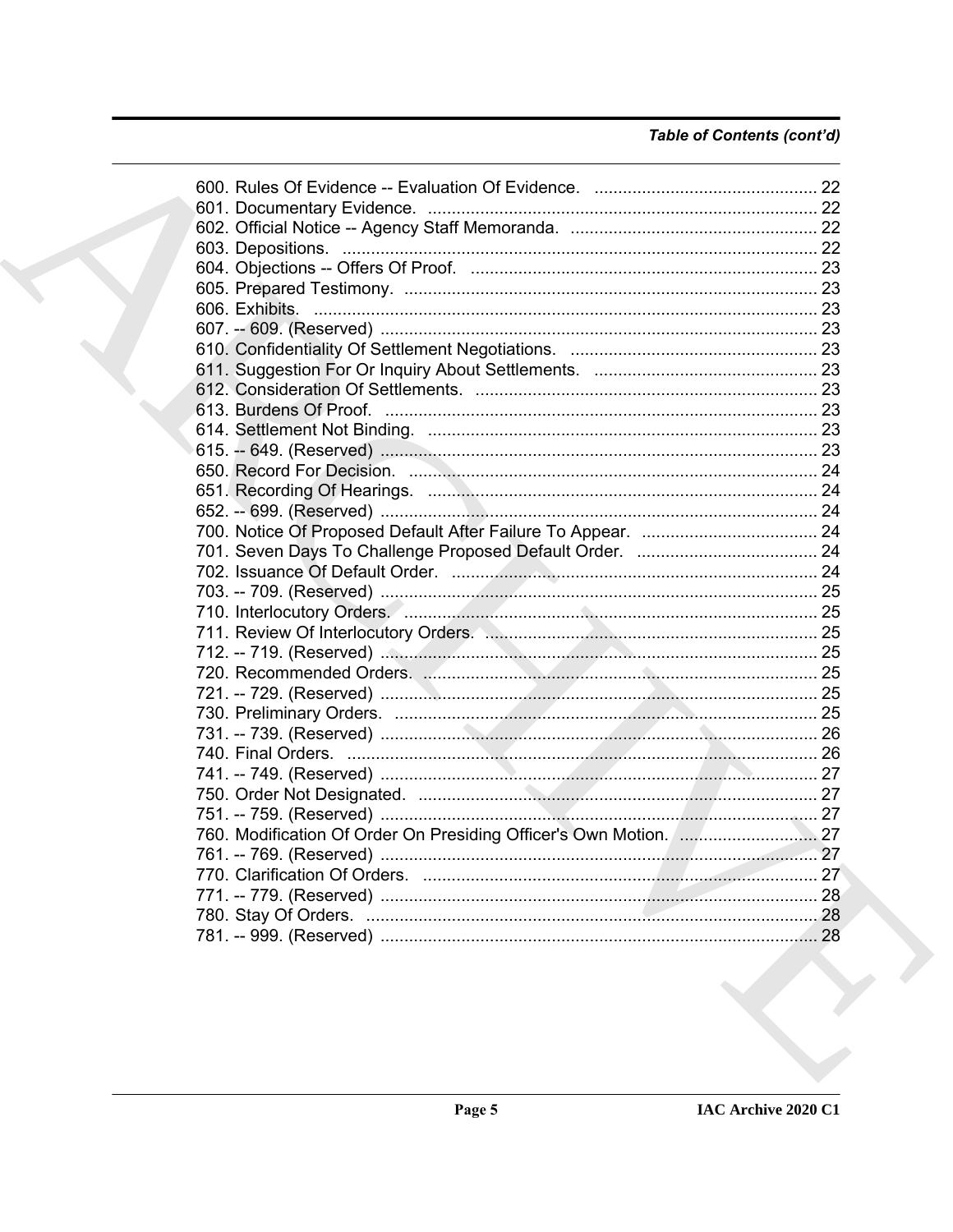# **IDAPA 20 – IDAHO DEPARTMENT OF LANDS**

#### **20.01.01 – RULES OF PRACTICE AND PROCEDURE BEFORE THE STATE BOARD OF LAND COMMISSIONERS**

#### <span id="page-5-18"></span><span id="page-5-2"></span><span id="page-5-1"></span><span id="page-5-0"></span>**000. LEGAL AUTHORITY.**

This chapter is adopted under the legal authority of Sections 58-104 and 67-5206(5)(b), Idaho Code. (7-1-93)

#### <span id="page-5-19"></span><span id="page-5-3"></span>**001. TITLE AND SCOPE.**

**EXAMPLE THE STATE BOARD OF LAND COMMISSIONERS**<br>
This stars a slapest subset of the language and satisfy of Senious decline and (2.500x(50)), leady-circle.<br>
This stars are slapest under the language and the same of the sa This chapter is titled IDAPA 20.01.01, "Rules of Practice and Procedure Before the State Board of Land Commissioners." These rules govern the practice and procedure in contested cases before the Board and the Idaho Department of Lands. These rules do not govern practice and procedure during regular or special meetings of the Board. Furthermore, these rules are not intended to create the substantive right to a contested case hearing; any right to a contested case hearing must be established by other provision of law. (3-20-20) to a contested case hearing must be established by other provision of law.

#### <span id="page-5-6"></span><span id="page-5-4"></span>**002. DEFINITIONS.**

<span id="page-5-8"></span><span id="page-5-7"></span>

- As used in this chapter: (7-1-93)
	- **01.** Agency. The state board of land commissioners and the Idaho department of lands. (7-1-93) **02. Agency Action**. Agency action means: (7-1-93)
	- **a.** The whole or part of a rule or order; (7-1-93)
	- **b.** The failure to issue a rule or order; or (7-1-93)
	- **c.** An agency's performance of, or failure to perform, any duty placed on it by law. (7-1-93)

**03. Agency Head**. The state board of land commissioners and the board secretary, the director of the Idaho department of lands. (7-1-93)

- <span id="page-5-10"></span><span id="page-5-9"></span>**04. Board**. The State Board of Land Commissioners. (7-1-93)
- <span id="page-5-11"></span>**05.** Contested Case. A proceeding which results in the issuance of an order. (7-1-93)
- <span id="page-5-14"></span><span id="page-5-13"></span><span id="page-5-12"></span>**06. Document**. Any proclamation, executive order, notice, rule or statement of policy of an agency.  $(7-1-93)$

**07. License**. The whole or part of any agency permit, certificate, approval, registration, charter, or similar form of authorization required by law, but does not include a license required solely for revenue purposes.

(7-1-93)

**08.** Order. An agency action of particular applicability that determines the legal rights, duties, s, immunities, or other legal interests of one (1) or more specific persons. (7-1-93) privileges, immunities, or other legal interests of one  $(1)$  or more specific persons.

<span id="page-5-15"></span>**09. Party**. Each person or agency named or admitted as a party, or properly seeking and entitled as of e admitted as a party. (7-1-93) right to be admitted as a party.

<span id="page-5-16"></span>**10. Person**. Any individual, partnership, corporation, association, governmental subdivision or agency, or public or private organization or entity of any character. (7-1-93)

#### <span id="page-5-17"></span><span id="page-5-5"></span>**003. FILING OF DOCUMENTS -- NUMBER OF COPIES.**

**01.** Where to File. In general, all documents in contested cases may be filed with the Board Secretary/ Department of Lands Director at the address set forth at www.idl.idaho.gov if no other officer is designated for the particular proceeding. When a specific officer is designated to receive documents in a particular proceeding, documents may be filed with the designated officer as set forth in the order appointing a hearing officer. (3-20-20)

**02. Number of Copies**. An original and five (5) legible copies of all documents shall be filed with the Board in all contested cases wherein a hearing officer has not been appointed by the Board. If a hearing officer has been appointed to hear a contested case, then one (1) original and one (1) legible copy of all documents shall be filed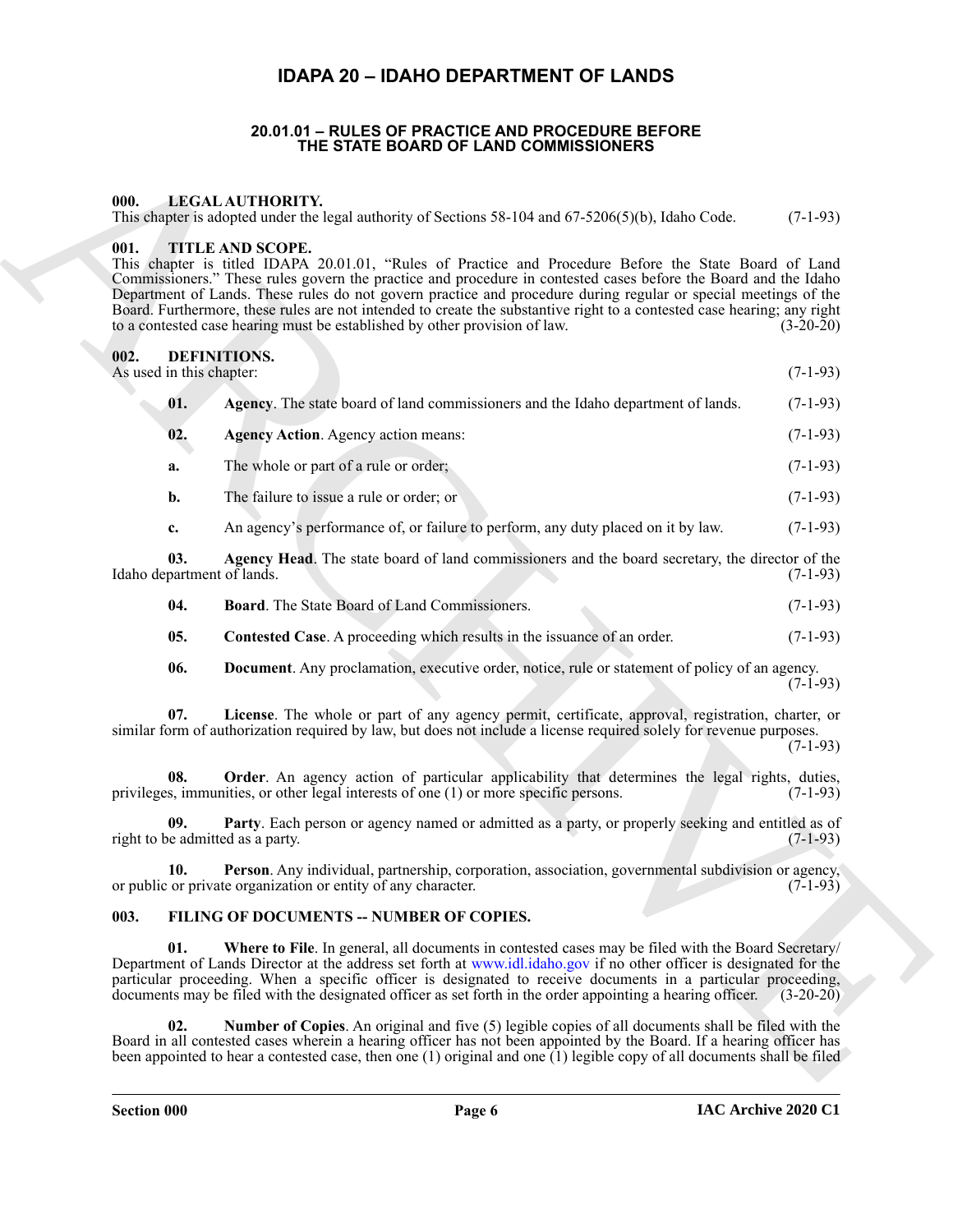with the hearing officer. (3-20-20)

# <span id="page-6-0"></span>**004. -- 049. (RESERVED)**

# <span id="page-6-10"></span><span id="page-6-1"></span>**050. PROCEEDINGS GOVERNED.**

<span id="page-6-11"></span>**01.** Contested Case. Sections 100 through 780 govern procedure before the Board in contested cases, herwise provided by statute, rule, notice or order of the Board. (3-20-20) unless otherwise provided by statute, rule, notice or order of the Board.

<span id="page-6-12"></span>**Other Specified Procedures**. Where another statute or rule requires specific procedures in a contested case before the Board, such other procedures will preempt these rules to the extent that these rules conflict with the other procedures. To the extent the other statute or rule does not address any matter of practice and procedure<br>set forth in these rules, however, these rules shall govern. set forth in these rules, however, these rules shall govern.

<span id="page-6-13"></span>**03. Rules Not Applicable to Board Meetings**. These rules do not govern practice and procedure before regular or special board meetings. Board meetings are conducted informally and are not contested case hearings. A person who is dissatisfied with any decision of the Board may apply to appear before and be heard by the Board. Such appearances are informal and minutes will be taken and recorded the same as for regular Board meetings, unless application is made for a contested case hearing. A contested case hearing is available only where authorized by statute. See Subsection 104.02.

<span id="page-6-14"></span>**04. Rules Not Applicable to Proceedings or Public Hearings**. These rules do not govern proceedings in any public comment hearing that the Board may direct for the purpose of taking public comment on any matter.

 $(7-1-93)$ 

#### <span id="page-6-15"></span><span id="page-6-2"></span>**051. REFERENCE TO AGENCY.**

Reference to the agency in these rules includes the Board and its Secretary, the Director of the Department of Lands, the hearing officer appointed by the agency, or the presiding officer, as context requires. Reference to the agency head means to the Board and its Secretary, the Director of the Department of Lands, as context requires, or such other officer designated by the agency head to review recommended or preliminary orders. (7-1-93)

#### <span id="page-6-9"></span><span id="page-6-3"></span>**052. LIBERAL CONSTRUCTION.**

The rules in this chapter will be liberally construed to secure just, speedy and economical determination of all issues presented to the agency. Unless prohibited by statute, the agency may permit deviation from these rules when it finds that compliance with them is impracticable, unnecessary or not in the public interest. Unless required by statute, the Idaho Rules of Civil Procedure and the Idaho Rules of Evidence do not apply to contested case proceedings conducted before the agency. (7-1-93) conducted before the agency.

#### <span id="page-6-7"></span><span id="page-6-4"></span>**053. COMMUNICATIONS WITH AGENCY.**

All written communications and documents that are intended to be part of an official record for a decision in a contested case must be filed with the Board's Secretary/Director of the Department of Lands, or such officer appointed by the Board. Unless otherwise provided by statute, rule, order or notice, documents are considered filed when received by the officer designated to receive them, not when mailed. (7-1-93)

# <span id="page-6-8"></span><span id="page-6-5"></span>**054. IDENTIFICATION OF COMMUNICATIONS.**

Parties' communications addressing or pertaining to a given proceeding must be written under that proceeding's case caption and case number. General communications by other persons should refer to case captions, case numbers, permit or license numbers, or the like, if this information is known. (7-1-93)

# <span id="page-6-16"></span><span id="page-6-6"></span>**055. SERVICE BY AGENCY.**

Geographe of Canadia Control in the California Control in the Branch of the Branch of the International Control in the Canadia Control in the Canadia Control in the Canadia Control in the Canadia Control in the Canadia Co Unless otherwise provided by statute or these rules, the officer designated by the agency to serve rules, notices, summonses, complaints, and orders issued by the agency may serve these documents by certified mail, return receipt requested, to a party's last known mailing address or by personal service. Unless otherwise provided by statute, these rules, order or notice, service of orders and notices is complete when a copy, properly addressed and stamped, is deposited in the United States mail or the Statehouse mail, if the party is a state employee or state agency. The officer designated by the agency to serve documents in a proceeding must serve all orders and notices in a proceeding on the representatives of each party designated pursuant to these rules for that proceeding and upon other persons designated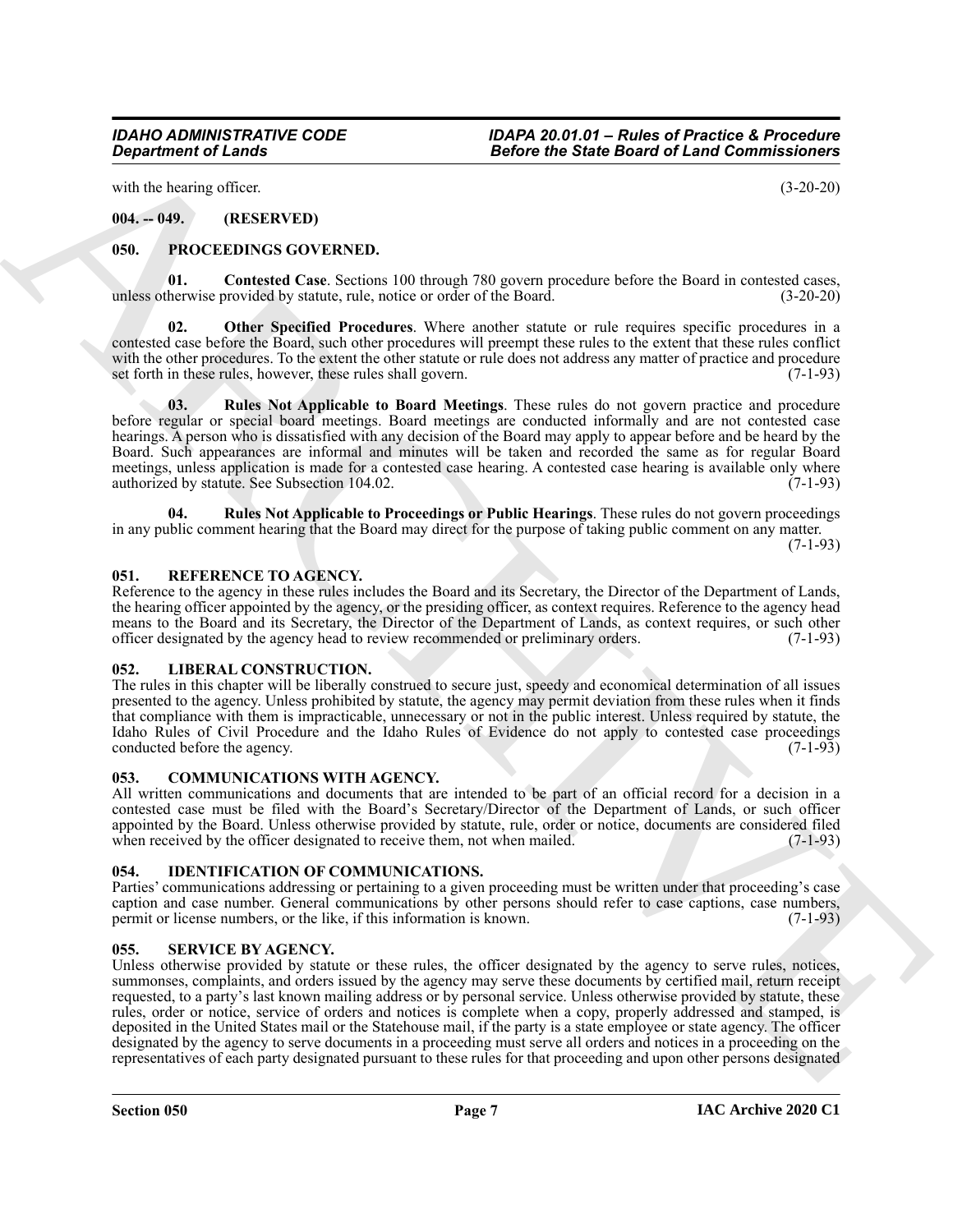by these rules or by the agency. (7-1-93)

# <span id="page-7-8"></span><span id="page-7-0"></span>**056. COMPUTATION OF TIME.**

Whenever statute, these or other rules, order, or notice requires an act to be done within a certain number of days of a given day, the given day is not included in the count. If the day the act must be done is Saturday, Sunday or a legal holiday, the act may be done on the first day following that is not Saturday, Sunday or a legal holiday. (7-1-93)

# <span id="page-7-9"></span><span id="page-7-1"></span>**057. FEES AND REMITTANCES.**

Fees and remittances to the agency must be paid by money order, bank draft or check payable to agency. Remittances in currency or coin are wholly at the risk of the remitter, and the agency assumes no responsibility for their loss. (7-1-93)

<span id="page-7-2"></span>**058. -- 099. (RESERVED)**

# <span id="page-7-15"></span><span id="page-7-3"></span>**100. INFORMAL PROCEEDINGS DEFINED.**

Informal proceedings are proceedings in contested cases authorized by statute, rule or order of the agency to be conducted using informal procedures, i.e., procedures without a record to be preserved for later agency or judicial review, without the necessity of representation according to Section 202, without formal designation of parties, without the necessity of hearing examiners or other presiding officers, or without other formal procedures required by these rules for formal proceedings. Unless prohibited by statute, an agency may provide that informal proceedings may precede formal proceedings in the consideration of a rulemaking or a contested case. (7-1-93)

# <span id="page-7-14"></span><span id="page-7-4"></span>**101. INFORMAL PROCEDURE.**

Statute authorizes and these rules encourage the use of informal proceedings to settle or determine contested cases. Unless prohibited by statute, the agency may provide for the use of informal procedure at any stage of a contested case. Informal procedure may include individual contacts by or with the agency staff asking for information, advice or assistance from the agency staff, or proposing informal resolution of formal disputes under the law administered by the agency. Informal procedures may be conducted in writing, by telephone or television, or in person. (7-1-93)

# <span id="page-7-13"></span><span id="page-7-5"></span>**102. FURTHER PROCEEDINGS.**

If statute provides that informal procedures shall be followed with no opportunity for further formal administrative review, then no opportunity for later formal administrative proceedings must be offered following informal proceedings. Otherwise, except as provided in Section 103, any person participating in an informal proceeding must be given an opportunity for a later formal administrative proceeding before the agency, if such person is entitled to a contested case hearing, at which time the parties may fully develop the record before the agency. (7-1 contested case hearing, at which time the parties may fully develop the record before the agency.

# <span id="page-7-16"></span><span id="page-7-6"></span>**103. INFORMAL PROCEEDINGS DO NOT EXHAUST ADMINISTRATIVE REMEDIES.**

Unless all parties agree to the contrary in writing, informal proceedings do not substitute for formal proceedings and do not exhaust administrative remedies, and informal proceeding are conducted without prejudice to the right of the parties to present the matter formally to the agency. Settlement offers made in the course of informal proceedings are confidential. (7-1-93)

# <span id="page-7-11"></span><span id="page-7-10"></span><span id="page-7-7"></span>**104. FORMAL PROCEEDINGS.**

**Department of Lends<br>
The Noise State Terms and the Commissionner of the State Board of Land Commissionner<br>
The Noise State Proposers of the Noise State Proposers and the Max state Proposers of the Noise State Proposers<br> 01. Initiation of Proceedings**. Formal proceedings, which are governed by rules of procedure other than Sections 100 through 103, must be initiated by a document (generally a notice, order or complaint if initiated by the agency) or another pleading listed in Sections 220 through 260 if initiated by another person. Formal proceedings may be initiated by a document from the agency informing the party(ies) that the agency has reached an informal determination that will become final in the absence of further action by the person to whom the correspondence is addressed, provided that the document complies with the requirements of Sections 210 through 280. Formal proceedings can be initiated by the same document that initiates informal proceedings.  $(7-1-93)$ proceedings can be initiated by the same document that initiates informal proceedings.

<span id="page-7-12"></span>**02. Right to Contested Case, Board Discretion**. Formal proceedings may be initiated by a party only where such party is given the statutory right to a contested case hearing. The Board may, in its discretion, direct that a contested case hearing be held in a contested case, or on any matter. The Board may, in its discretion, deny any request for a contested case hearing on any matter that is not a contested case. (7-1-93) request for a contested case hearing on any matter that is not a contested case.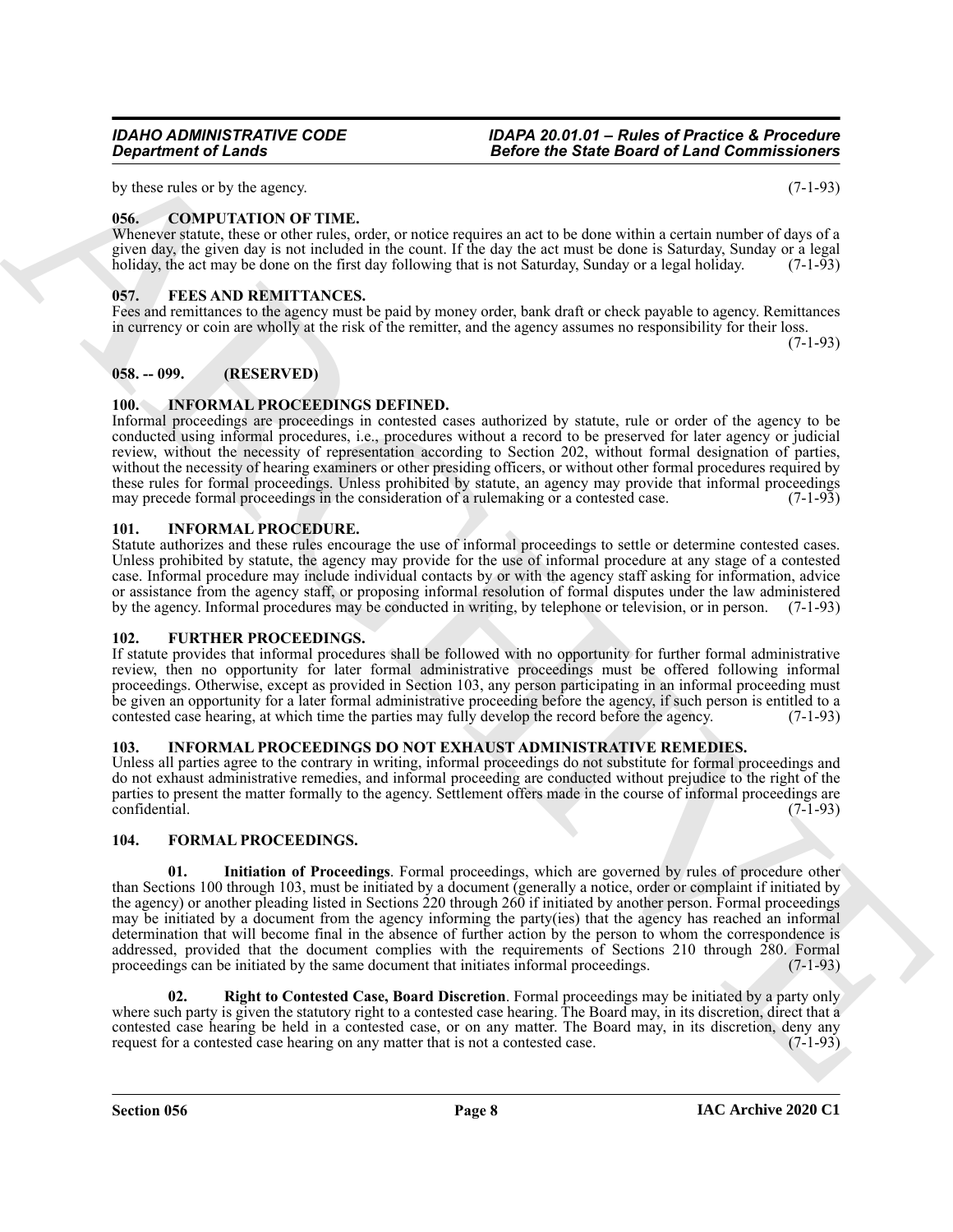### <span id="page-8-16"></span><span id="page-8-0"></span>**105. -- 149. (RESERVED)**

#### <span id="page-8-1"></span>**150. PARTIES TO CONTESTED CASES LISTED.**

Parties to contested cases before the agency are called applicants or claimants or appellants, petitioners, complainants, respondents, protestants, or intervenors. On reconsideration or appeal within the agency parties are called by their original titles listed in the previous sentence. (7-1-93)

#### <span id="page-8-12"></span><span id="page-8-2"></span>**151. APPLICANTS/CLAIMANTS/APPELLANTS.**

Persons who seek any right, license, award or authority from the agency are called "applicants" or "claimants" or "appellants." (7-1-93)

#### <span id="page-8-18"></span><span id="page-8-3"></span>**152. PETITIONERS.**

Persons not applicants who seek to modify, amend or stay existing orders or rules of the agency, to clarify their rights or obligations under law administered by the agency, to ask the agency to initiate a contested case (other than an application or complaint), or to otherwise take action that will result in the issuance of an order or rule, are called "petitioners." (7-1-93)

#### <span id="page-8-13"></span><span id="page-8-4"></span>**153. COMPLAINANTS.**

Persons who charge other person(s) with any act or omission are called "complainants." In any proceeding in which the agency itself charges a person with an act or omission, the agency is called "complainant." (7-1-93)

#### <span id="page-8-20"></span><span id="page-8-5"></span>**154. RESPONDENTS.**

Persons against whom complaints are filed or about whom investigations are initiated are called "respondents."

(7-1-93)

#### <span id="page-8-19"></span><span id="page-8-6"></span>**155. PROTESTANTS.**

Persons who oppose an application or claim or appeal and who have a statutory right to contest the right, license, award or authority sought by an applicant or claimant or appellant are called "protestants." (7-1-93)

#### <span id="page-8-15"></span><span id="page-8-7"></span>**156. INTERVENORS.**

Persons, not applicants or claimants or appellants, complainants, respondents, or protestants to a proceeding, who are permitted to participate as parties pursuant to Sections 350 through 354 are called "intervenors." (7-1-93)

#### <span id="page-8-21"></span><span id="page-8-8"></span>**157. RIGHTS OF PARTIES AND OF AGENCY STAFF.**

Subject to Sections 558, 560, and 600, all parties and agency staff may appear at hearing or argument, introduce evidence, examine witnesses, make and argue motions, state positions, and otherwise fully participate in hearings or arguments. (7-1-93) arguments. (7-1-93)

#### <span id="page-8-17"></span><span id="page-8-9"></span>**158. PERSONS DEFINED -- PERSONS NOT PARTIES -- INTERESTED PERSONS.**

Gross change of Leads 1.<br>
18. (a) 19. (a) 19. (b) 19. (b) 19. (b) 19. (b) 19. (b) 19. (b) 19. (b) 19. (b) 19. (b) 19. (b) 19. (b) 19. (b) 19. (b) 19. (b) 19. (b) 19. (b) 19. (b) 19. (b) 19. (b) 19. (b) 19. (b) 19. (b) 19. The term "person" includes natural persons, partnerships, corporations, associations, municipalities, government entities and subdivisions, and any other entity authorized by law to participate in the administrative proceeding. Persons other than the persons named in Sections 151 through 156 are not parties for the purpose of any statute or rule addressing rights or obligations of parties to a contested case. In kinds of proceedings in which persons other than the applicant or claimant or appellant, petitioner, complainant, or respondent would be expected to have an interest, persons may request the agency in writing that they be notified when proceedings of that kind are initiated. These persons are called "Interested Persons." Interested persons may become protestants, intervenors or public witnesses. The agency must serve notice of such proceedings on all interested persons. (7-1-93)

#### <span id="page-8-10"></span>**159. -- 199. (RESERVED)**

#### <span id="page-8-14"></span><span id="page-8-11"></span>**200. INITIAL PLEADING BY PARTY -- LISTING OF REPRESENTATIVES.**

The initial pleading of each party at the formal stage of a contested case (be it an application or claim or appeal, petition, complaint, protest, motion, or answer) must name the party's representative(s) for service and state the representative's (s') address(es) for purposes of receipt of all official documents. Service of documents on the named representative (s) is valid service upon the party for all purposes in that proceeding. If no person is explicitly named as the party's representative, the person signing the pleading will be considered the party's representative. (7-1-93)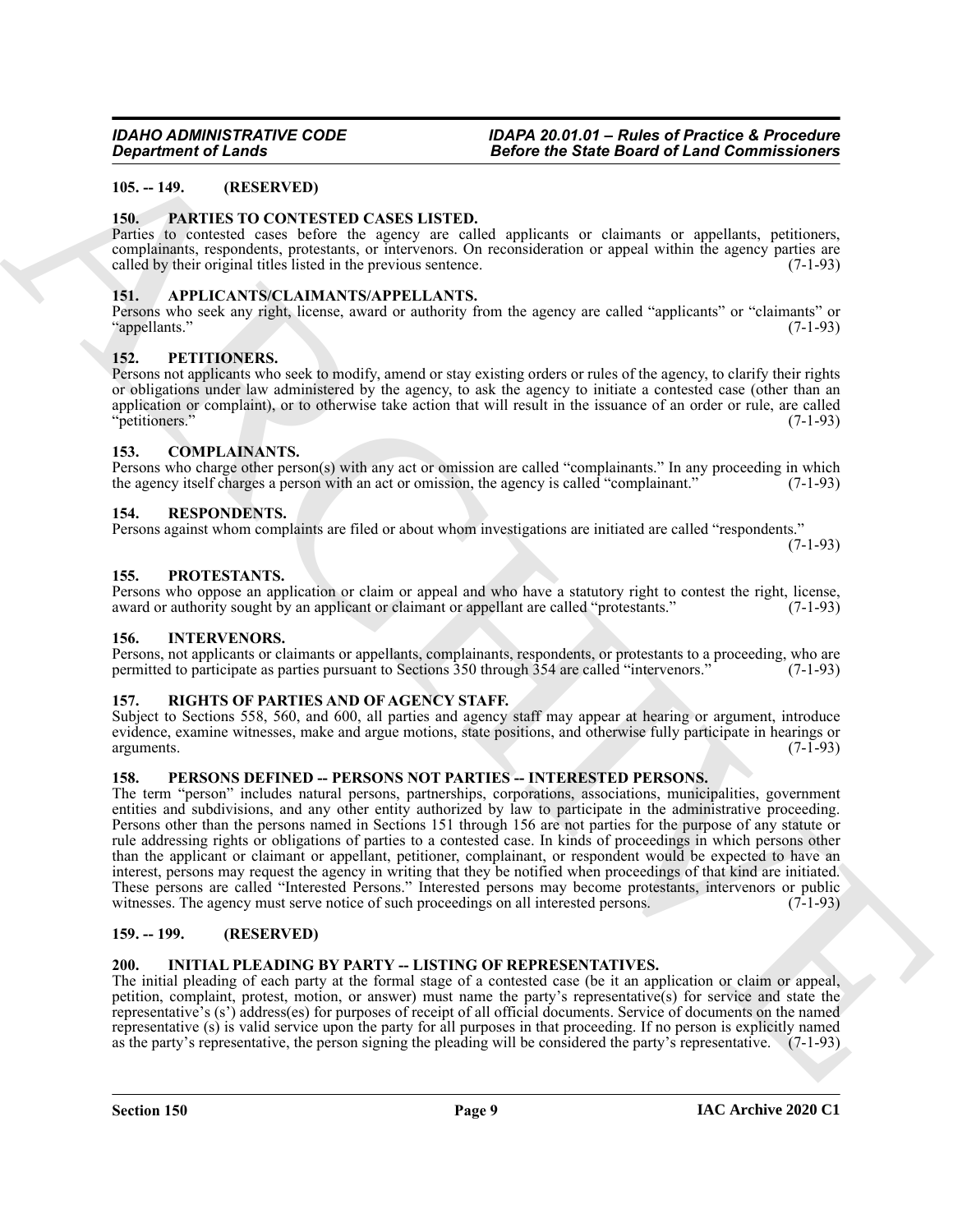# <span id="page-9-15"></span><span id="page-9-0"></span>**201. TAKING OF APPEARANCES -- PARTICIPATION BY AGENCY STAFF.**

The presiding officer at a formal hearing or prehearing conference will take appearances to identify the representatives of all parties or other persons. In all proceedings in which the agency staff will participate, or any report or recommendation of the agency staff (other than a recommended order or preliminary order prepared by a hearing officer) will be considered or used in reaching a decision, at the timely request of any party the agency staff must appear at any hearing and participate in the same manner as a party. (7-1-93) must appear at any hearing and participate in the same manner as a party.

# <span id="page-9-11"></span><span id="page-9-10"></span><span id="page-9-1"></span>**202. REPRESENTATION OF PARTIES AT HEARING.**

**01. Appearances and Representation**. To the extent authorized or required by law, appearances and tation of parties or other persons at formal hearing or prehearing conference must be as follows: (7-1-93) representation of parties or other persons at formal hearing or prehearing conference must be as follows:

**a.** Natural person. A natural person may represent himself or herself or be represented by a duly demployee, attorney, family member, or next friend. (7-1-93) authorized employee, attorney, family member, or next friend.

**b.** A partnership may be represented by a partner, duly authorized employee, or attorney. (7-1-93)

<span id="page-9-12"></span>**c.** A corporation may be represented by an officer, duly authorized employee, or attorney. (7-1-93)

**d.** A municipal corporation, local government agency, unincorporated association or nonprofit tion may be represented by an officer, duly authorized employee, or attorney. (7-1-93) organization may be represented by an officer, duly authorized employee, or attorney.

**02.** Representatives. The representatives of parties at hearing, and no other persons or parties g before the agency, are entitled to examine witnesses and make or argue motions. (7-1-93) appearing before the agency, are entitled to examine witnesses and make or argue motions.

# <span id="page-9-13"></span><span id="page-9-2"></span>**203. SERVICE ON REPRESENTATIVES OF PARTIES AND OTHER PERSONS.**

From the time a party files its initial pleading in a contested case, that party must serve and all other parties must serve all future documents intended to be part of the agency record upon all other parties' representatives designated pursuant to Section 200, unless otherwise directed by order or notice or by the presiding officer on the record. The presiding officer may order parties to serve past documents filed in the case upon those representatives. The presiding officer may order parties to serve past or future documents filed in the case upon persons not parties to the proceedings before the agency.  $(7-1-93)$ 

#### <span id="page-9-16"></span><span id="page-9-3"></span>**204. WITHDRAWAL OF PARTIES.**

Any party may withdraw from a proceeding in writing or at hearing. (7-1-93)

# <span id="page-9-14"></span><span id="page-9-4"></span>**205. SUBSTITUTION OF REPRESENTATIVE -- WITHDRAWAL OF REPRESENTATIVE.**

A party's representative may be changed and a new representative may be substituted by notice to the agency and to all other parties so long as the proceedings are not unreasonably delayed. The presiding officer at hearing may permit substitution of representatives at hearing in the presiding officer's discretion. Persons representing a party who wish to withdraw their representation of a party in a proceeding before the agency must immediately file in writing a notice of withdrawal of representation and serve that notice on the party represented and all other parties. (7-1-93)

# <span id="page-9-8"></span><span id="page-9-5"></span>**206. CONDUCT REQUIRED.**

Representatives of parties and parties appearing in a proceeding must conduct themselves in an ethical and courteous manner. (7-1-93) manner.  $(7-1-93)$ 

# <span id="page-9-6"></span>**207. -- 209. (RESERVED)**

# <span id="page-9-9"></span><span id="page-9-7"></span>**210. PLEADINGS LISTED -- MISCELLANEOUS.**

**Experimental Constraints of the Constraints of the Constraints of the Barcel Galacteristics of the Construction of the Construction of the Construction of the Construction of the Construction of the Construction of the C** Pleadings in contested cases are called applications or claims or appeals, petitions, complaints, protests, motions, answers, and consent agreements. Affidavits or declarations under penalty of perjury may be filed in support of any pleading. A party's initial pleading in any proceeding must comply with Section 200, but the presiding officer may allow documents filed during informal stages of the proceeding to be considered a party's initial pleading without the requirement of resubmission to comply with this rule. All pleadings filed during the formal stage of a proceeding must be filed in accordance with Sections 300 through 303. A party may adopt or join any other party's pleading. Two (2) or more separately stated grounds, claims or answers concerning the same subject matter may be included in one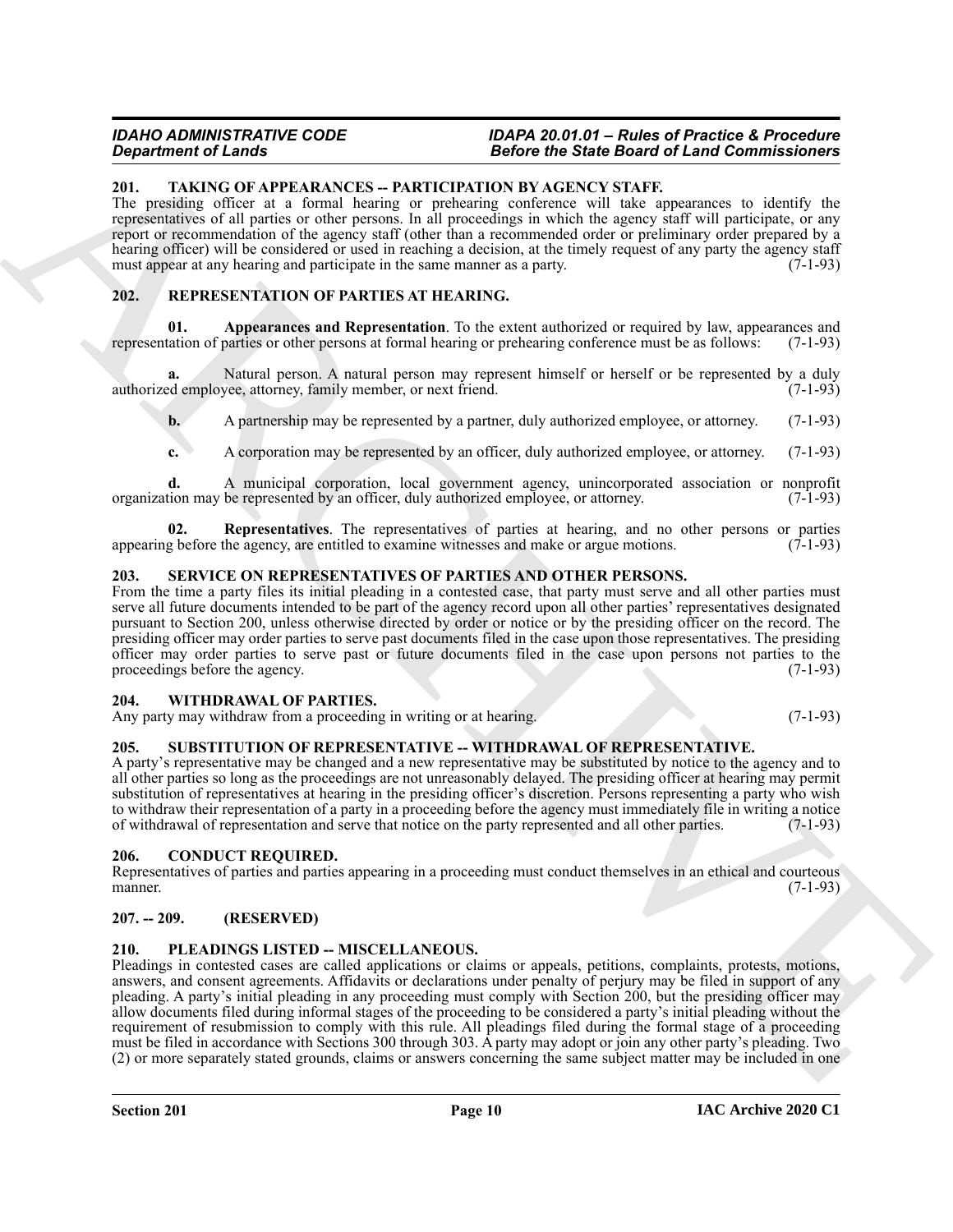<span id="page-10-15"></span><span id="page-10-14"></span><span id="page-10-13"></span><span id="page-10-12"></span><span id="page-10-11"></span><span id="page-10-10"></span><span id="page-10-9"></span><span id="page-10-8"></span><span id="page-10-7"></span><span id="page-10-6"></span><span id="page-10-5"></span><span id="page-10-4"></span><span id="page-10-3"></span><span id="page-10-2"></span><span id="page-10-1"></span><span id="page-10-0"></span>

|                 | <b>Department of Lands</b>                                                                                                                                                                                                                   | <b>Before the State Board of Land Commissioners</b> |  |
|-----------------|----------------------------------------------------------------------------------------------------------------------------------------------------------------------------------------------------------------------------------------------|-----------------------------------------------------|--|
| $(1)$ pleading. |                                                                                                                                                                                                                                              | $(7-1-93)$                                          |  |
| $211. - 219.$   | (RESERVED)                                                                                                                                                                                                                                   |                                                     |  |
| 220.            | APPLICATIONS/CLAIMS/APPEALS -- DEFINED -- FORM AND CONTENTS.<br>All pleadings requesting a right, license, award or authority from the agency are called "applications" or "claims" or<br>"appeals." Applications or claims or appeals must: | $(7-1-93)$                                          |  |
| 01.             | <b>Facts</b> . Fully state the facts upon which they are based.                                                                                                                                                                              | $(7-1-93)$                                          |  |
| 02.             | Refer to Provisions. Refer to the particular provisions of statute, rule, order, or other controlling<br>law upon which they are based.                                                                                                      | $(7-1-93)$                                          |  |
| 03.             | Other. State the right, license, award, or authority sought.                                                                                                                                                                                 | $(7-1-93)$                                          |  |
| $221. - 229.$   | (RESERVED)                                                                                                                                                                                                                                   |                                                     |  |
| 230.            | PETITIONS -- DEFINED -- FORM AND CONTENTS.                                                                                                                                                                                                   |                                                     |  |
| 01.             | Pleadings Defined. All pleadings requesting the following are called "petitions":                                                                                                                                                            | $(7-1-93)$                                          |  |
| a.              | Modification, amendment or stay of existing orders or rules;                                                                                                                                                                                 | $(7-1-93)$                                          |  |
|                 | Clarification, declaration or construction of the law administered by the agency or of a party's<br>rights or obligations under law administered by the agency;                                                                              | $(7-1-93)$                                          |  |
| c.              | The initiation of a contested case not an application, claim or complaint or otherwise taking action<br>that will lead to the issuance of an order or a rule;                                                                                | $(7-1-93)$                                          |  |
| d.              | Rehearing; or                                                                                                                                                                                                                                | $(7-1-93)$                                          |  |
| e.              | Intervention.                                                                                                                                                                                                                                | $(7-1-93)$                                          |  |
| 02.             | Petitions. Petitions must:                                                                                                                                                                                                                   | $(7-1-93)$                                          |  |
| a.              | Fully state the facts upon which they are based;                                                                                                                                                                                             | $(7-1-93)$                                          |  |
| b.<br>based;    | Refer to the particular provisions of statute, rule, order or other controlling law upon which they are                                                                                                                                      | $(7-1-93)$                                          |  |
| c.              | State the relief desired; and                                                                                                                                                                                                                | $(7-1-93)$                                          |  |
| d.              | State the name of the person petitioned against (the respondent), if any.                                                                                                                                                                    | $(7-1-93)$                                          |  |
| $231. - 239.$   | (RESERVED)                                                                                                                                                                                                                                   |                                                     |  |
| 240.            | <b>COMPLAINTS -- DEFINED -- FORM AND CONTENTS.</b>                                                                                                                                                                                           |                                                     |  |
| 01.             | <b>Defined</b> . All pleadings charging other person(s) with acts or omissions under law administered by<br>the agency are called "complaints."                                                                                              | $(7-1-93)$                                          |  |
| 02.             | Form and Contents. Complaints must:                                                                                                                                                                                                          | $(7-1-93)$                                          |  |
| a.              | Be in writing;                                                                                                                                                                                                                               | $(7-1-93)$                                          |  |
|                 |                                                                                                                                                                                                                                              |                                                     |  |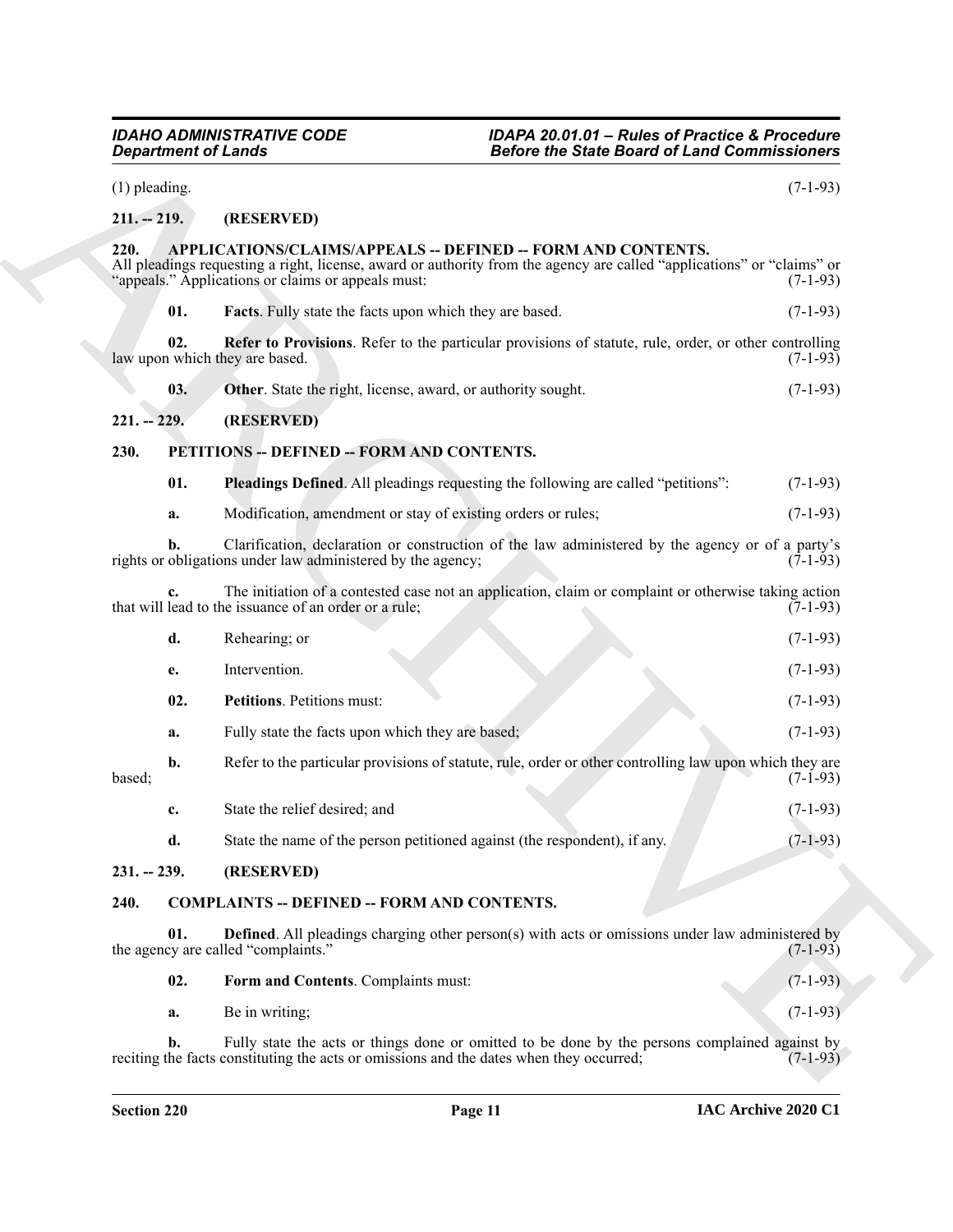<span id="page-11-12"></span><span id="page-11-1"></span><span id="page-11-0"></span>

| <b>Department of Lands</b>                                                                                                                                                         |                                                                                                                                                                                                                                                                                                                                                                                                                                                                                                                                            | <b>Before the State Board of Land Commissioners</b>                                                               |            |
|------------------------------------------------------------------------------------------------------------------------------------------------------------------------------------|--------------------------------------------------------------------------------------------------------------------------------------------------------------------------------------------------------------------------------------------------------------------------------------------------------------------------------------------------------------------------------------------------------------------------------------------------------------------------------------------------------------------------------------------|-------------------------------------------------------------------------------------------------------------------|------------|
| $c_{\cdot}$                                                                                                                                                                        | Refer to statutes, rules, orders or other controlling law involved;                                                                                                                                                                                                                                                                                                                                                                                                                                                                        |                                                                                                                   | $(7-1-93)$ |
| d.                                                                                                                                                                                 | State the relief desired; and                                                                                                                                                                                                                                                                                                                                                                                                                                                                                                              |                                                                                                                   | $(7-1-93)$ |
| e.                                                                                                                                                                                 | State the name of the person complained against (the respondent).                                                                                                                                                                                                                                                                                                                                                                                                                                                                          |                                                                                                                   | $(7-1-93)$ |
| $241. - 249.$                                                                                                                                                                      | (RESERVED)                                                                                                                                                                                                                                                                                                                                                                                                                                                                                                                                 |                                                                                                                   |            |
| 250.                                                                                                                                                                               | PROTESTS -- DEFINED -- FORM AND CONTENTS -- TIME FOR FILING.                                                                                                                                                                                                                                                                                                                                                                                                                                                                               |                                                                                                                   |            |
| 01.<br>"protests."                                                                                                                                                                 | <b>Defined.</b> All pleadings opposing an application or claim or appeal as a matter of right are called                                                                                                                                                                                                                                                                                                                                                                                                                                   |                                                                                                                   | $(7-1-93)$ |
| 02.                                                                                                                                                                                | Form and Contents, Time for Filing. Protests must:                                                                                                                                                                                                                                                                                                                                                                                                                                                                                         |                                                                                                                   | $(7-1-93)$ |
| the application or claim;                                                                                                                                                          | Fully state the facts upon which they are based, including the protestant's claim of right to oppose                                                                                                                                                                                                                                                                                                                                                                                                                                       |                                                                                                                   | $(7-1-93)$ |
| $\mathbf{b}$ .<br>based; and                                                                                                                                                       | Refer to the particular provisions of statute, rule, order or other controlling law upon which they are                                                                                                                                                                                                                                                                                                                                                                                                                                    |                                                                                                                   | $(7-1-93)$ |
| c.<br>application.                                                                                                                                                                 | State any proposed limitation (or the denial) of any right, license, award or authority sought in the                                                                                                                                                                                                                                                                                                                                                                                                                                      |                                                                                                                   | $(7-1-93)$ |
| $251. - 259.$                                                                                                                                                                      | (RESERVED)                                                                                                                                                                                                                                                                                                                                                                                                                                                                                                                                 |                                                                                                                   |            |
| MOTIONS -- DEFINED -- FORM AND CONTENTS -- TIME FOR FILING.<br>260.<br>01.<br>except consent agreements or pleadings specifically answering other pleadings, are called "motions." |                                                                                                                                                                                                                                                                                                                                                                                                                                                                                                                                            |                                                                                                                   |            |
|                                                                                                                                                                                    |                                                                                                                                                                                                                                                                                                                                                                                                                                                                                                                                            | <b>Defined.</b> All other pleadings requesting the agency to take any other action in a contested case,           | $(7-1-93)$ |
| 02.                                                                                                                                                                                | Form and Contents. Motions must:                                                                                                                                                                                                                                                                                                                                                                                                                                                                                                           |                                                                                                                   | $(7-1-93)$ |
| a.                                                                                                                                                                                 | Fully state the facts upon they are based;                                                                                                                                                                                                                                                                                                                                                                                                                                                                                                 |                                                                                                                   | $(7-1-93)$ |
| b.<br>they are based; and                                                                                                                                                          | Refer to the particular provision of statute, rule, order, notice, or other controlling law upon which                                                                                                                                                                                                                                                                                                                                                                                                                                     |                                                                                                                   | $(7-1-93)$ |
| c.                                                                                                                                                                                 | State the relief sought.                                                                                                                                                                                                                                                                                                                                                                                                                                                                                                                   |                                                                                                                   | $(7-1-93)$ |
| 03.                                                                                                                                                                                | Other. If the moving party desires oral argument or hearing on the motion, it must state so in the<br>motion. Any motion to dismiss, strike or limit an application or claim or appeal, complaint, petition, or protest must<br>be filed before the answer is due or be included in the answer, if the movant is obligated to file an answer. If a motion<br>is directed to an answer, it must be filed within fourteen (14) days after service of the answer. Other motions may be<br>filed at any time upon compliance with Section 565. |                                                                                                                   | $(7-1-93)$ |
| $261. - 269.$                                                                                                                                                                      | (RESERVED)                                                                                                                                                                                                                                                                                                                                                                                                                                                                                                                                 |                                                                                                                   |            |
| 270.                                                                                                                                                                               | ANSWERS -- DEFINED -- FORM AND CONTENTS -- TIME FOR FILING.<br>All pleadings responding to the allegations or requests of applications or claims or appeals, complaints, petitions,<br>protests, or motions are called "answers."                                                                                                                                                                                                                                                                                                          |                                                                                                                   | $(7-1-93)$ |
| 01.                                                                                                                                                                                | Answers to Pleadings Other Than Motions. Answers to applications, claims, or appeals,<br>complaints, petitions, or protests must be filed and served on all parties of record within twenty-one (21) days after                                                                                                                                                                                                                                                                                                                            | service of the pleading being answered, unless order or notice modifies the time within which answer may be made, |            |

# <span id="page-11-14"></span><span id="page-11-13"></span><span id="page-11-2"></span>**251. -- 259. (RESERVED)**

### <span id="page-11-8"></span><span id="page-11-3"></span>**260. MOTIONS -- DEFINED -- FORM AND CONTENTS -- TIME FOR FILING.**

<span id="page-11-11"></span><span id="page-11-10"></span><span id="page-11-9"></span>

| 02. | <b>Form and Contents.</b> Motions must:    |  | $(7-1-93)$ |
|-----|--------------------------------------------|--|------------|
| а.  | Fully state the facts upon they are based; |  | $(7-1-93)$ |

# <span id="page-11-4"></span>**261. -- 269. (RESERVED)**

#### <span id="page-11-7"></span><span id="page-11-6"></span><span id="page-11-5"></span>**270. ANSWERS -- DEFINED -- FORM AND CONTENTS -- TIME FOR FILING.**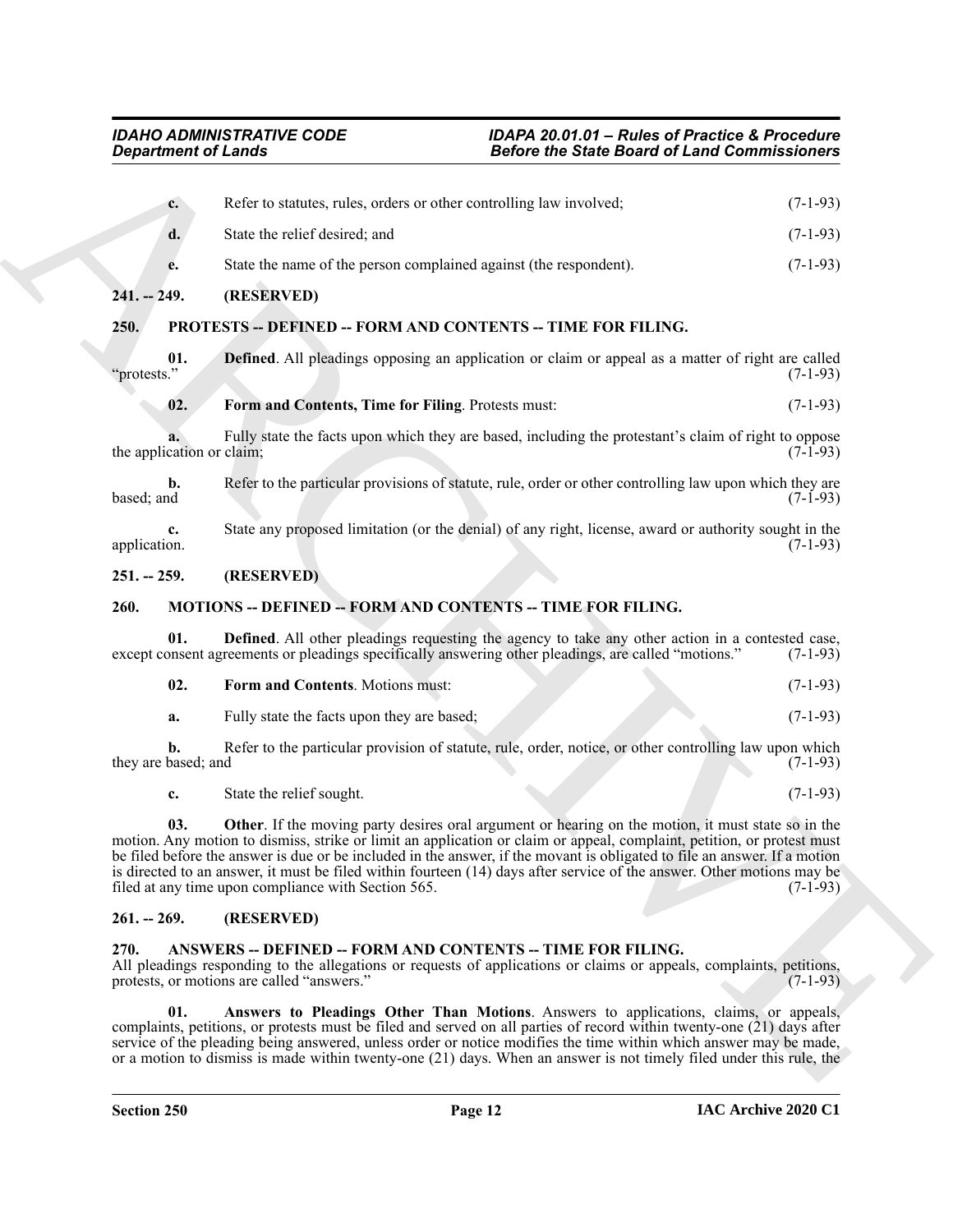# <span id="page-12-5"></span><span id="page-12-0"></span>**271. -- 279. (RESERVED)**

#### <span id="page-12-8"></span><span id="page-12-7"></span><span id="page-12-6"></span><span id="page-12-1"></span>**280. CONSENT AGREEMENTS -- DEFINED -- FORM AND CONTENTS.**

| <b>Department of Lands</b>         |                                                                             | <b>Before the State Board of Land Commissioners</b>                                                                                                                                                                                                                                                                                                                                                                                                                                                                                                                                                                                                                           |            |
|------------------------------------|-----------------------------------------------------------------------------|-------------------------------------------------------------------------------------------------------------------------------------------------------------------------------------------------------------------------------------------------------------------------------------------------------------------------------------------------------------------------------------------------------------------------------------------------------------------------------------------------------------------------------------------------------------------------------------------------------------------------------------------------------------------------------|------------|
| numbered.                          |                                                                             | presiding officer may issue a notice of default against the respondent pursuant to Section 700. Answers to<br>applications or claims, complaints, petitions, or protests must admit or deny each material allegation of the<br>applications or claims, complaint, petition or protest. Any material allegation not specifically admitted shall be<br>considered to be denied. Matters alleged by cross-complaint or affirmative defense must be separately stated and<br>$(7-1-93)$                                                                                                                                                                                           |            |
| 02.                                |                                                                             | Answers to Motions. Answers to motions may be filed by persons or parties who are the object of<br>a motion or by parties opposing a motion. The person or party answering the motion must do so with all deliberate<br>and reasonable speed. In no event is a party entitled to more than fourteen (14) days to answer a motion or to move<br>for additional time to answer. The presiding officer may act upon a prehearing motion under Section 565. (7-1-93)                                                                                                                                                                                                              |            |
| $271. - 279.$                      | (RESERVED)                                                                  |                                                                                                                                                                                                                                                                                                                                                                                                                                                                                                                                                                                                                                                                               |            |
| 280.                               | <b>CONSENT AGREEMENTS -- DEFINED -- FORM AND CONTENTS.</b>                  | Agreements between the agency or agency staff and another person(s) in which one or more person(s) agree to<br>engage in certain conduct mandated by statute, rule, order, case decision, or other provision of law, or to refrain from<br>engaging in certain conduct prohibited by statute, rule, order, case decision, or other provision of law, are called<br>"consent agreements." Consent agreements are intended to require compliance with existing law.                                                                                                                                                                                                             | $(7-1-93)$ |
| 01.                                | <b>Requirements.</b> Consent agreements must:                               |                                                                                                                                                                                                                                                                                                                                                                                                                                                                                                                                                                                                                                                                               | $(7-1-93)$ |
| a.                                 | Recite the parties to the agreement; and                                    |                                                                                                                                                                                                                                                                                                                                                                                                                                                                                                                                                                                                                                                                               | $(7-1-93)$ |
| b.                                 | Fully state the conduct proscribed or prescribed by the consent agreement.  |                                                                                                                                                                                                                                                                                                                                                                                                                                                                                                                                                                                                                                                                               | $(7-1-93)$ |
| 02.                                | Additional. In addition, consent agreements may:                            |                                                                                                                                                                                                                                                                                                                                                                                                                                                                                                                                                                                                                                                                               | $(7-1-93)$ |
| a.                                 | Recite the consequences of failure to abide by the consent agreement;       |                                                                                                                                                                                                                                                                                                                                                                                                                                                                                                                                                                                                                                                                               | $(7-1-93)$ |
| b.                                 | Provide for payment of civil or administrative penalties authorized by law; |                                                                                                                                                                                                                                                                                                                                                                                                                                                                                                                                                                                                                                                                               | $(7-1-93)$ |
| c.                                 | Provide for loss of rights, licenses, awards or authority;                  |                                                                                                                                                                                                                                                                                                                                                                                                                                                                                                                                                                                                                                                                               | $(7-1-93)$ |
| d.                                 | Provide for other consequences as agreed to by the parties; and             |                                                                                                                                                                                                                                                                                                                                                                                                                                                                                                                                                                                                                                                                               | $(7-1-93)$ |
| e.                                 | counsel, etc.) with regard to enforcement of the consent agreement.         | Provide that the parties waive all further procedural rights (including hearing, consultation with                                                                                                                                                                                                                                                                                                                                                                                                                                                                                                                                                                            | $(7-1-93)$ |
| $281. - 299.$                      | (RESERVED)                                                                  |                                                                                                                                                                                                                                                                                                                                                                                                                                                                                                                                                                                                                                                                               |            |
| 300.<br><b>TRANSMISSION (FAX).</b> |                                                                             | FILING DOCUMENTS WITH THE AGENCY -- NUMBER OF COPIES -- FACSIMILE<br>An original and necessary copies (if any are required by the agency) of all documents intended to be part of an agency<br>record must be filed with the officer designated by the agency to receive filing in the case. Pleadings and other<br>documents not exceeding ten (10) pages in length requiring urgent or immediate action may be filed by facsimile<br>transmission (FAX) if the agency's individual rule of practice lists a FAX number for that agency. Whenever any<br>document is filed by FAX, if possible, originals must be delivered by overnight mail the next working day. (7-1-93) |            |
| 301.                               | <b>FORM OF PLEADINGS.</b>                                                   |                                                                                                                                                                                                                                                                                                                                                                                                                                                                                                                                                                                                                                                                               |            |
| 01.                                |                                                                             | Pleadings. All pleadings submitted by a party and intended to be part of an agency record must:                                                                                                                                                                                                                                                                                                                                                                                                                                                                                                                                                                               | $(7-1-93)$ |
| a.<br>side only;                   |                                                                             | Be submitted on white, eight and one-half by eleven inch $(8\frac{1}{2}$ " x 11" paper copied on one (1)                                                                                                                                                                                                                                                                                                                                                                                                                                                                                                                                                                      | $(7-1-93)$ |
|                                    |                                                                             |                                                                                                                                                                                                                                                                                                                                                                                                                                                                                                                                                                                                                                                                               |            |

# <span id="page-12-2"></span>**281. -- 299. (RESERVED)**

# <span id="page-12-9"></span><span id="page-12-3"></span>**300. FILING DOCUMENTS WITH THE AGENCY -- NUMBER OF COPIES -- FACSIMILE TRANSMISSION (FAX).**

#### <span id="page-12-11"></span><span id="page-12-10"></span><span id="page-12-4"></span>**301. FORM OF PLEADINGS.**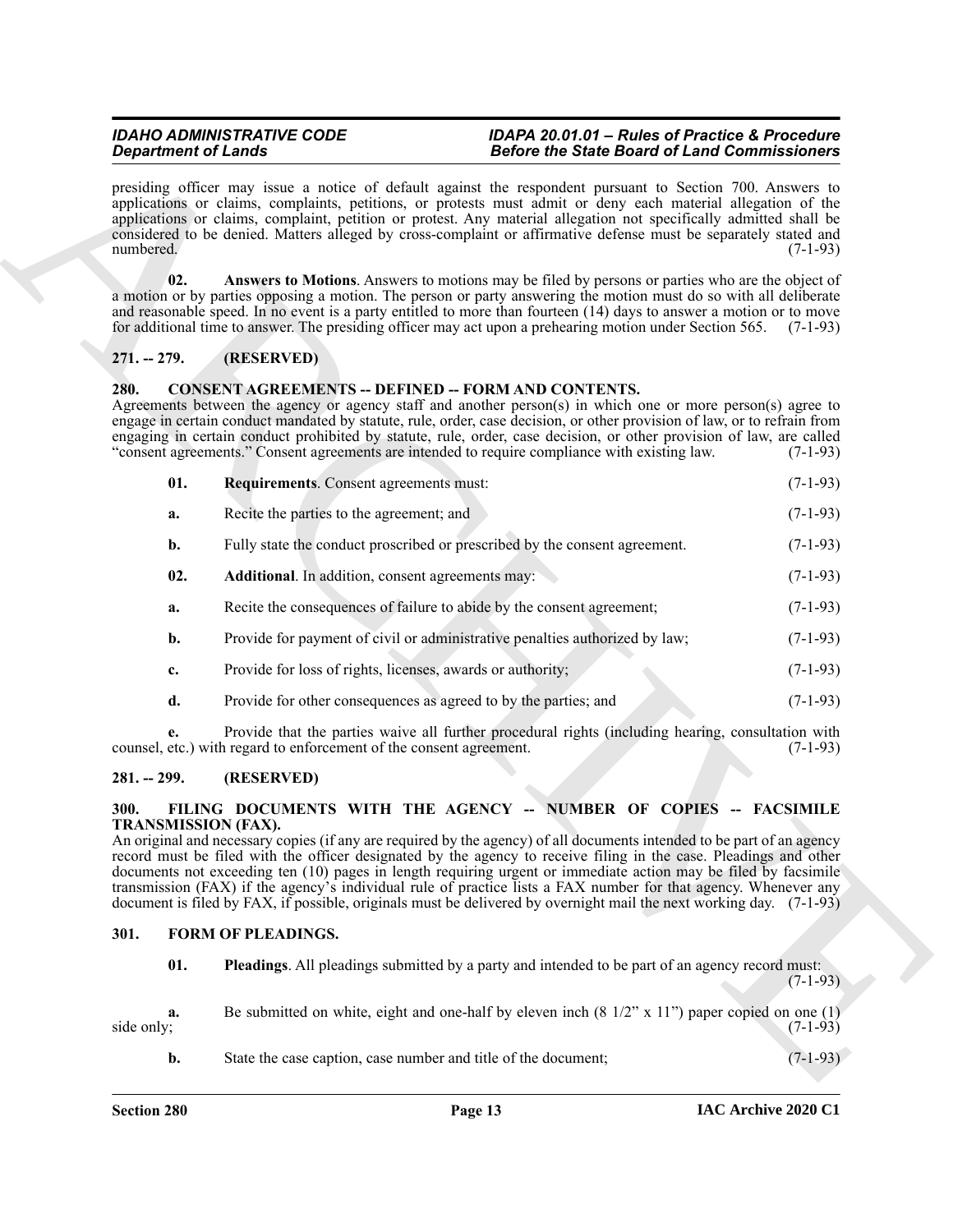**c.** Include on the upper left corner of the first page the name(s), mailing and street address(es), and telephone and FAX number(s) of the person(s) filing the document or the person(s) to whom questions about the document can be directed: and  $(7-1-93)$ document can be directed; and

**d.** Have at least one inch (1") left and top margins. (7-1-93)

<span id="page-13-7"></span>**02. Form**. Documents complying with this rule will be in the following form:

Name of Representative Mailing Address of Representative Street Address of Representative (if different) Telephone Number of Representative FAX Number of Representative (if there is one) Attorney/Representative for (Name of Party) BEFORE THE AGENCY

> ) )

(Title of Proceeding) ) CASE NO.

) (TITLE OF DOCUMENT)

#### (7-1-93)

#### <span id="page-13-9"></span><span id="page-13-0"></span>**302. SERVICE ON PARTIES AND OTHER PERSONS.**

Gregaritment of Lands<br>
and Theorem is the state of the State Board of Land Commissioners<br>
and the state of the state of the state of the state of the state of the state of the state of the state of the state of the state All documents intended to be part of the agency record for decision must be served upon the representatives of each party of record concurrently with filing with the officer designated by the agency to receive filings in the case. When a document has been filed by FAX, it must be served upon all other parties with FAX facilities by FAX and upon the remaining parties by overnight mail, hand delivery, or the next best available service if these services are not available. The presiding officer may direct that some or all of these documents be served on interested or affected persons who are not parties. (7-1-93) persons who are not parties.

#### <span id="page-13-8"></span><span id="page-13-1"></span>**303. PROOF OF SERVICE.**

Every document filed with and intended to be part of the agency record must be attached to or accompanied by proof of service by the following or similar certificate:

> I HEREBY CERTIFY (swear or affirm) that I have this day of , served the foregoing (name(s) of document(s)) upon all parties of record in this proceeding, (by delivering a copy thereof in person: (list names)) (by mailing a copy thereof, properly addressed with postage prepaid, to: (list names)).

(Signature)

# <span id="page-13-6"></span><span id="page-13-2"></span>**304. DEFECTIVE, INSUFFICIENT OR LATE PLEADINGS.**

Defective, insufficient or late pleadings may be returned or dismissed. (7-1-93)

# <span id="page-13-5"></span><span id="page-13-3"></span>**305. AMENDMENTS TO PLEADINGS -- WITHDRAWAL OF PLEADINGS.**

The presiding officer may allow any pleading to be amended or corrected or any omission to be supplied. Pleadings will be liberally construed, and defects that do not affect substantial rights of the parties will be disregarded. A party desiring to withdraw a pleading must file a notice of withdrawal of the pleading and serve all parties with a copy. Unless otherwise ordered by the presiding officer, the notice is effective fourteen  $(14)$  days after filing. (7-1-93)

<span id="page-13-4"></span>**306. -- 349. (RESERVED)**

(7-1-93)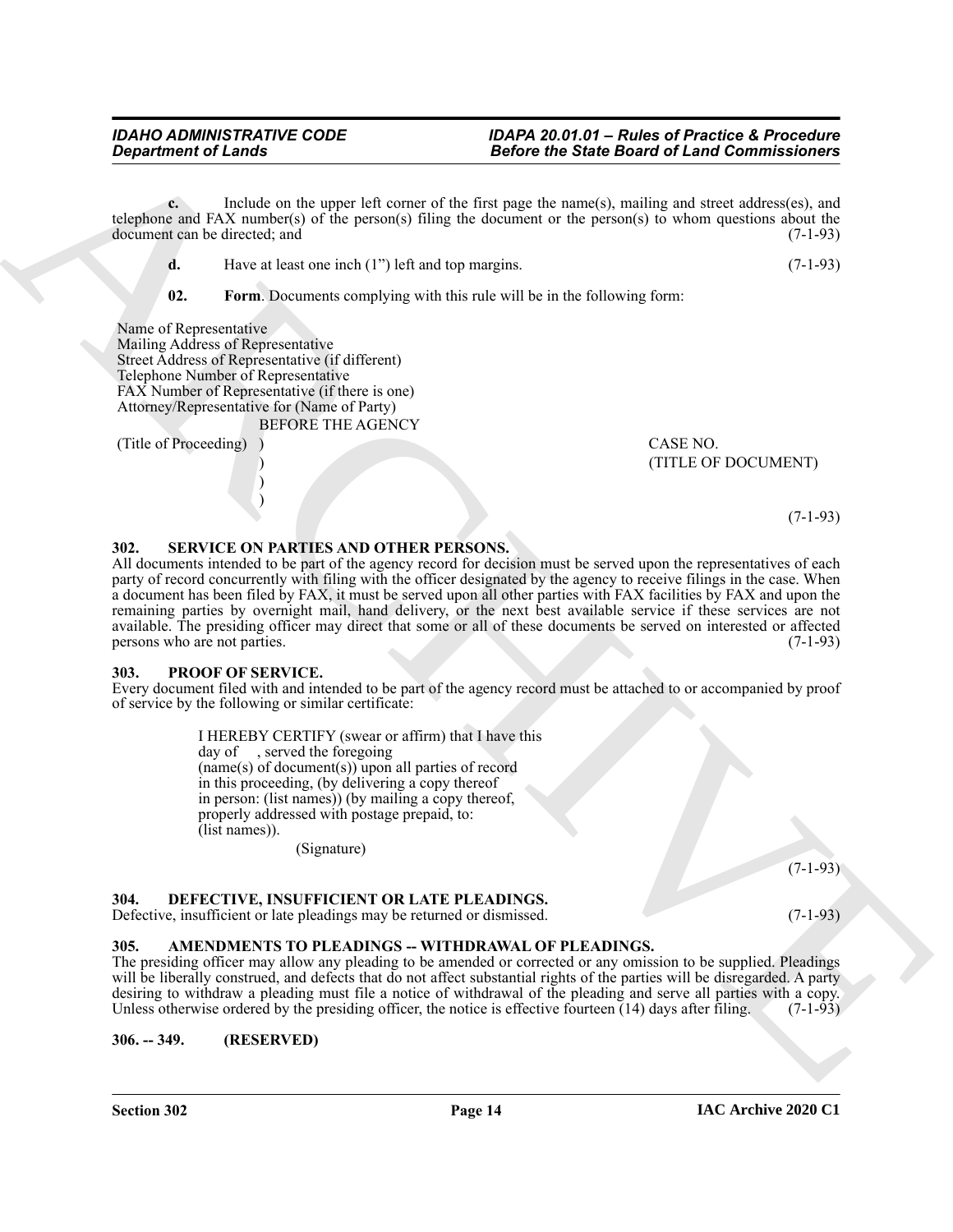#### <span id="page-14-13"></span><span id="page-14-0"></span>**350. ORDER GRANTING INTERVENTION NECESSARY.**

Persons not applicants or claimants or appellants, petitioners, complainants, protestants, or respondents to a proceeding who claim a direct and substantial interest in the proceeding may petition for an order from the presiding officer granting intervention to become a party.  $(7-1-93)$ 

### <span id="page-14-11"></span><span id="page-14-1"></span>**351. FORM AND CONTENTS OF PETITIONS TO INTERVENE.**

Petitions to intervene must comply with Sections 200 and 300 through 303. The petition must set forth the name and address of the potential intervenor and must state the direct and substantial interest of the potential intervenor in the proceeding. If affirmative relief is sought, the petition must state the relief sought and the basis for granting it.

(7-1-93)

# <span id="page-14-16"></span><span id="page-14-2"></span>**352. TIMELY FILING OF PETITIONS TO INTERVENE.**

Petitions to intervene must be filed at least fourteen (14) days before the date set for formal hearing or prehearing conference, whichever is earlier, unless a different time is provided by order or notice. Petitions not timely filed must state a substantial reason for delay. The presiding officer may deny or conditionally grant petitions to intervene that are not timely filed for failure to state good cause for untimely filing, to prevent disruption, prejudice to existing parties or undue broadening of the issues, or for other reasons. Intervenors who do not file timely petitions are bound<br>by orders and notices earlier entered as a condition of granting the untimely petition. (7-1-93) by orders and notices earlier entered as a condition of granting the untimely petition.

# <span id="page-14-12"></span><span id="page-14-3"></span>**353. GRANTING PETITIONS TO INTERVENE.**

If a petition to intervene shows direct and substantial interest in any part of the subject matter of a proceeding and does not unduly broaden the issues, the presiding officer will grant intervention, subject to reasonable conditions. If it appears that an intervenor has no direct or substantial interest in the proceeding, the presiding officer may dismiss the intervenor from the proceeding. (7-1-93)

#### <span id="page-14-14"></span><span id="page-14-4"></span>**354. ORDERS GRANTING INTERVENTION -- OPPOSITION.**

No order granting a petition to intervene will be acted upon fewer than seven (7) days after its filing, except in a hearing in which any party may be heard. Any party opposing a petition to intervene by motion must file the motion within seven (7) days after receipt of the petition to intervene and serve the motion upon all parties of record and upon the person petitioning to intervene. (7-1-93)

#### <span id="page-14-15"></span><span id="page-14-5"></span>**355. PUBLIC WITNESSES.**

**Spacehood of European Control in the Control in the Control in the Commutation Control in the Control in the Control in the Control in the Control in the Control in the Control in the Control in the Control in the Contro** Persons not parties and not called by a party who testify at hearing are called "public witnesses." Public witnesses do not have parties' rights to examine witnesses or otherwise participate in the proceedings as parties. Public witnesses' written or oral statements and exhibits are subject to examination and objection by parties. Subject to Sections 558 and 560, public witnesses have a right to introduce evidence at hearing by their written or oral statements and exhibits introduced at hearing, except that public witnesses offering expert opinions at hearing or detailed analysis or detailed exhibits must comply with Section 530 with regard to filing and service of testimony and exhibits to the same extent as expert witnesses of parties. (7-1-93)

# <span id="page-14-6"></span>**356. -- 399. (RESERVED)**

# <span id="page-14-8"></span><span id="page-14-7"></span>**400. FORM AND CONTENTS OF PETITION FOR DECLARATORY RULINGS.**

Any person petitioning for a declaratory ruling on the applicability of a statute, rule or order administered by the agency must substantially comply with this rule. (7-1-93) agency must substantially comply with this rule.

<span id="page-14-9"></span>

|  | <b>Form.</b> The petition shall: |  | $(7-1-93)$ |
|--|----------------------------------|--|------------|
|--|----------------------------------|--|------------|

| а. | Identify the petitioner and state the petitioner's interest in the matter: | $(7-1-93)$ |
|----|----------------------------------------------------------------------------|------------|
|----|----------------------------------------------------------------------------|------------|

<span id="page-14-10"></span>**b.** State the declaratory ruling that the petitioner seeks; and (7-1-93)

**c.** Indicate the statute, order, rule, or other controlling law, and the factual allegations upon which the petitioner relies to support the petition. (7-1-93)

**02. Legal Assertions**. Legal assertions in the petition may be accompanied by citations of cases and/or statutory provisions. (7-1-93)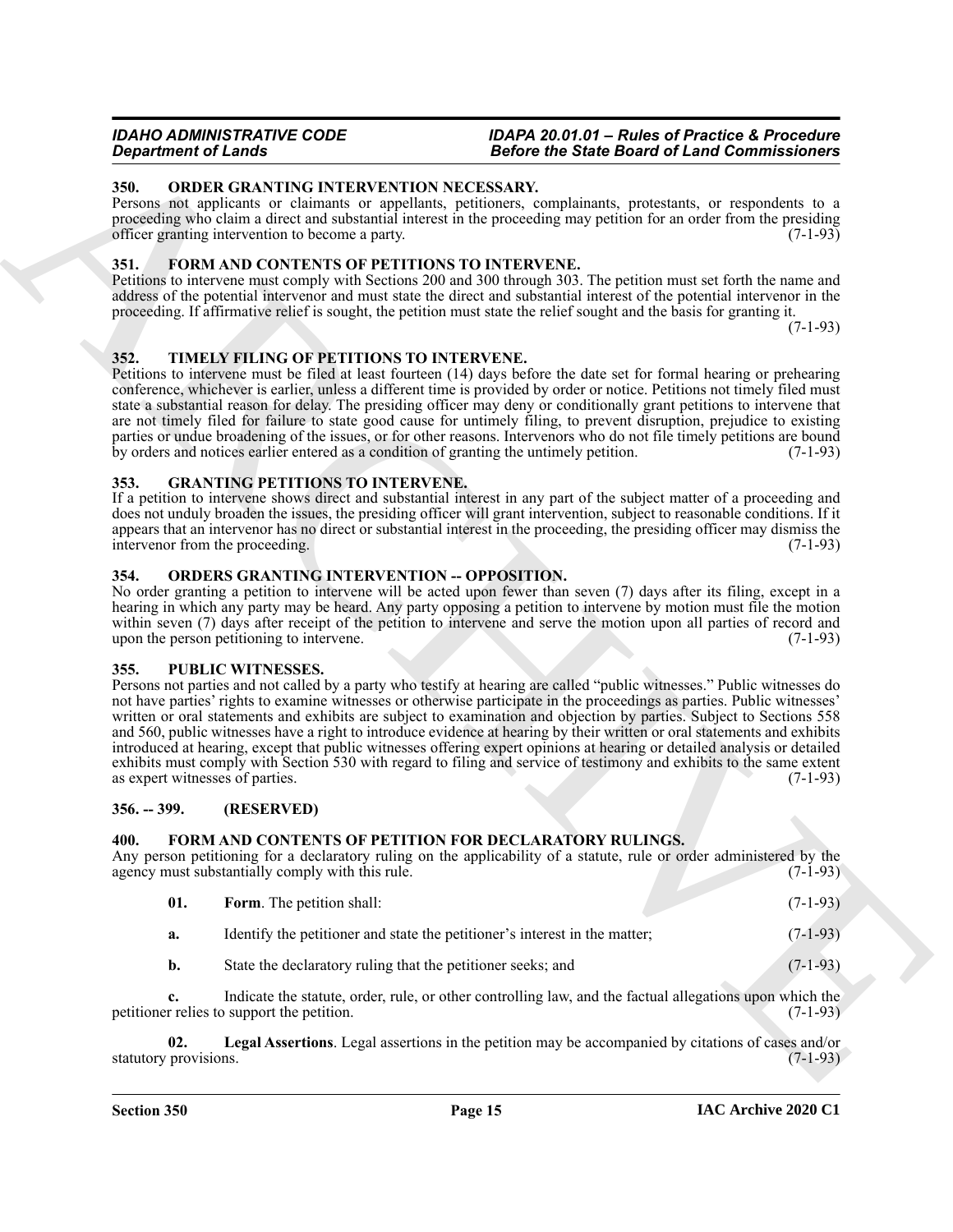#### <span id="page-15-9"></span><span id="page-15-0"></span>**401. NOTICE OF PETITION FOR DECLARATORY RULING.**

Notice of petition for declaratory ruling may be issued in a manner designed to call its attention to persons likely to be interested in the subject matter of the petition.  $(7-1-93)$ 

# <span id="page-15-12"></span><span id="page-15-10"></span><span id="page-15-1"></span>**402. PETITIONS FOR DECLARATORY RULINGS TO BE DECIDED BY ORDER.**

Final Agency Action. The agency's decision on a petition for declaratory ruling on the applicability of any statute, rule, or order administered by the agency is a final agency action decided by order. (7-1-93)

**02.** Content. The order issuing the declaratory ruling shall contain or must be accompanied by a at containing the following paragraphs or substantially similar paragraphs: (7-1-93) document containing the following paragraphs or substantially similar paragraphs:

<span id="page-15-11"></span>**a.** This is a final agency action issuing a declaratory ruling. (7-1-93)

**b.** Pursuant to Sections 67-5270 and 67-5272, Idaho Code, any party aggrieved by this declaratory ay appeal to district court by filing a petition in the District Court in the county in which: (7-1-93) ruling may appeal to district court by filing a petition in the District Court in the county in which:

i. A hearing was held; (7-1-93) ii. The declaratory ruling was issued; (7-1-93) iii. The party appealing resides; or (7-1-93)

iv. The real property or personal property that was the subject of the declaratory ruling is attached. (7-1-93)

**c.** This appeal must be filed within twenty-eight (28) days of the service date of this declaratory ee Section 67-5273, Idaho Code. (7-1-93) ruling. See Section 67-5273, Idaho Code.

#### <span id="page-15-2"></span>**403. -- 409. (RESERVED)**

#### <span id="page-15-6"></span><span id="page-15-3"></span>**410. APPOINTMENT OF HEARING OFFICERS.**

A hearing officer is a person other than the agency head appointed to hear contested cases on behalf of the agency. Unless otherwise provided by statute or rule, hearing officers may be employees of the agency or independent contractors. Hearing officers may be (but need not be) attorneys. Hearing officers who are not attorneys should ordinarily be persons with technical expertise or experience in issues before the agency. The appointment of a hearing officer is a public record available for inspection, examination and copying. (7-1-93)

# <span id="page-15-8"></span><span id="page-15-4"></span>**411. HEARING OFFICERS CONTRASTED WITH AGENCY HEAD.**

Agency heads are not hearing officers, even if they are presiding at contested cases. The term "hearing officer" as used in these rules refers only to officers subordinate to the agency head. (7-1-93)

# <span id="page-15-7"></span><span id="page-15-5"></span>**412. DISQUALIFICATION OF OFFICERS HEARING CONTESTED CASES.**

Geographical of Lendar<br>
Alefons the Since the Since Boston of Lendar Continues and the Since Boston of Lendar Schwarz<br>
Material of Alefons the Since Schwarz (Alefons Continues and the Continues and the Continues of Alefon Pursuant to Section 67-5252, Idaho Code, hearing officers are subject to disqualification for bias, prejudice, interest, substantial prior involvement in the case other than as a presiding officer, status as an employee of the agency, lack of professional knowledge in the subject matter of the contested case, or any other reason provided by law or for any cause for which a judge is or may be disqualified. Any party may promptly petition for the disqualification of a hearing officer after receiving notice that the officer will preside at a contested case or upon discovering facts establishing grounds for disqualification, whichever is later. Any party may assert a blanket disqualification for cause of all employees of the agency hearing the contested case, other than the agency head, without awaiting the designation by a presiding officer. A hearing officer whose disqualification is requested shall determine in writing whether to grant the petition for disqualification, stating facts and reasons for the hearing officer's determination. Disqualification of agency heads, if allowed, will be pursuant to Sections 74-704 and 67-5252(4), Idaho Code.

(7-1-93)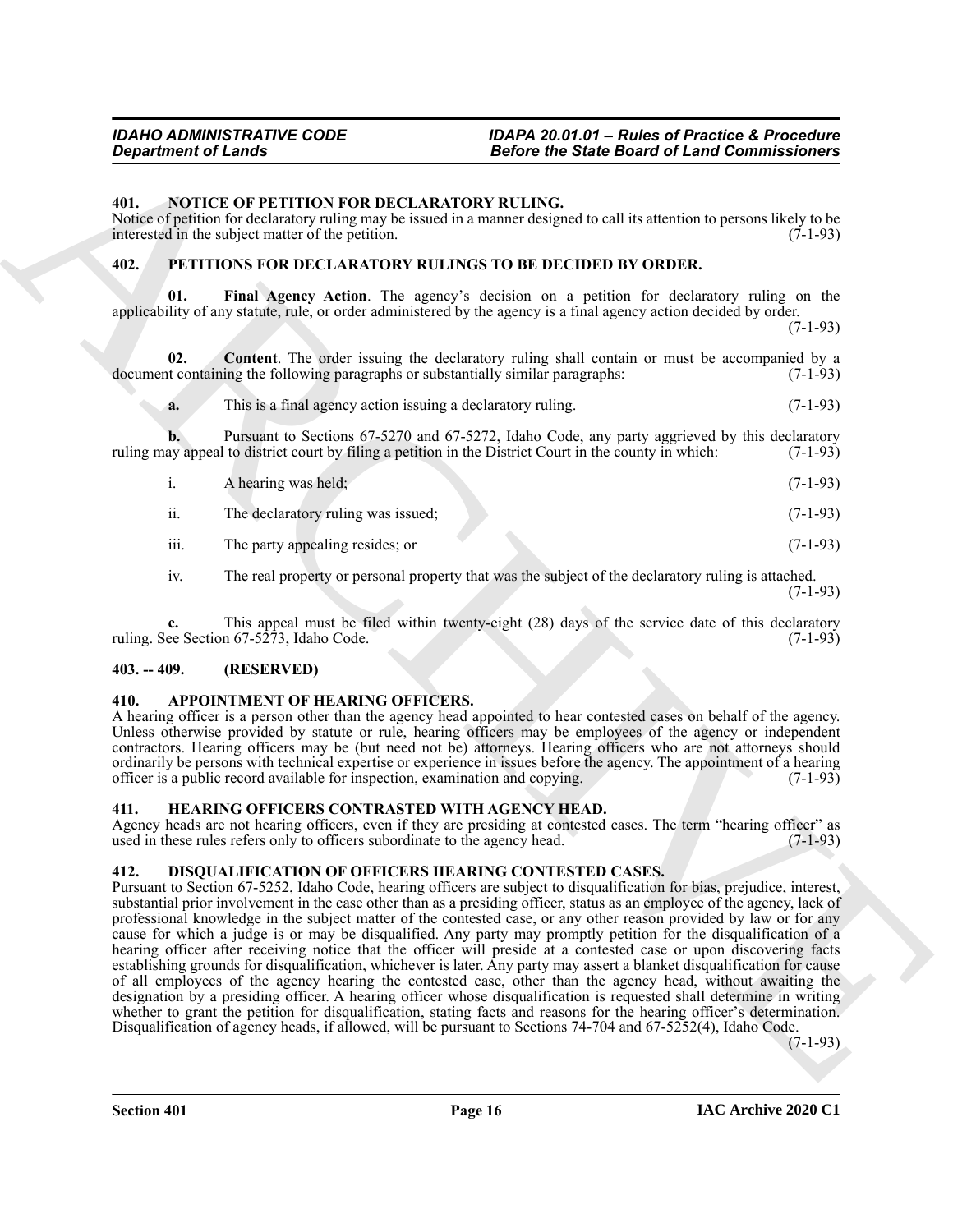#### <span id="page-16-10"></span><span id="page-16-0"></span>**413. SCOPE OF AUTHORITY OF HEARING OFFICERS.**

The scope of hearing officers' authority may be restricted in the appointment by the agency. (7-1-93)

<span id="page-16-9"></span>**01.** Scope of Authority. Unless the agency otherwise provides, hearing officers have the standard authority, which is: (7-1-93) scope of authority, which is:

**a.** Authority to schedule cases assigned to the hearing officer, including authority to issue notices of ng conference and of hearing, as appropriate: (7-1-93) prehearing conference and of hearing, as appropriate;

Authority to schedule and compel discovery, when discovery is authorized before the agency, and  $\text{filing of expert testimony, when authorized before the agency; } (7-1-93)$ to require advance filing of expert testimony, when authorized before the agency;

**c.** Authority to preside at and conduct hearings, accept evidence into the record, rule upon objections ince, and otherwise oversee the orderly presentations of the parties at hearing; and (7-1-93) to evidence, and otherwise oversee the orderly presentations of the parties at hearing; and

**d.** Authority to issue a written decision of the hearing officer, including a narrative of the proceedings before the hearing officer and recommended findings of fact, conclusions of law, and recommended or preliminary orders by the hearing officer. (7-1-93) orders by the hearing officer.

<span id="page-16-12"></span>**02. Limitation**. The hearing officer's scope of authority may be limited from the standard scope, either in general, or for a specific proceeding. For example, the hearing officer's authority could be limited to scope iii (giving the officer authority only to conduct hearing), with the agency retaining all other authority. Hearing officers can be given authority with regard to the agency's rules as provided in Section  $\overline{416}$ . (7-1-93)

<span id="page-16-11"></span>**03. Final Decision by Board**. All final decisions in contested cases will be made by the Board. A hearing officer will only issue recommended findings of fact, conclusions of law, and orders to the Board, and the Board will make the final decision to adopt, modify, or reject any or all of the proposed findings, conclusions, and order. (7-1-93)

#### <span id="page-16-7"></span><span id="page-16-1"></span>**414. PRESIDING OFFICER(S).**

One (1) or more members of the agency board, the agency director, or duly appointed hearing officers may preside at hearing as authorized by statute or rule. When more than one (1) officer sits at hearing, they may all jointly be presiding officers or may designate one of them to be the presiding officer. (7-1-93) presiding officers or may designate one of them to be the presiding officer.

# <span id="page-16-5"></span><span id="page-16-2"></span>**415. CHALLENGES TO STATUTES.**

**Since of Line 10.**<br>
The source of Line of the Since of the Since Based of Line Technical Research (1980) and the systems of the Since Paper Control of the Since Paper Control of the Since Paper Control of the Since Paper A hearing officer in a contested case has no authority to declare a statute unconstitutional. However, when a court of competent jurisdiction whose decisions are binding precedent in the state of Idaho has declared a statute unconstitutional, or when a federal authority has preempted a state statute or rule, and the hearing officer finds that the same state statute or rule or a substantively identical state statute or rule that would otherwise apply has been challenged in the proceeding before the hearing officer, then the hearing officer shall apply the precedent of the court or the preemptive action of the federal authority to the proceeding before the hearing officer and decide the proceeding before the hearing officer in accordance with the precedent of the court or the preemptive action of the federal authority. (7-1-93)

#### <span id="page-16-8"></span><span id="page-16-3"></span>**416. REVIEW OF RULES.**

When an order is issued by the agency head in a contested case, the order may consider and decide whether a rule of that agency is within the agency's substantive rulemaking authority or whether the rule has been promulgated according to proper procedure. The agency head may delegate to a hearing officer the authority to recommend a decision on issues of whether a rule is within the agency's substantive rulemaking authority or whether the rule has been promulgated according to proper procedure or may retain all such authority itself. (7-1-93) been promulgated according to proper procedure or may retain all such authority itself.

#### <span id="page-16-6"></span><span id="page-16-4"></span>**417. EX PARTE COMMUNICATIONS.**

Unless required for the disposition of a matter specifically authorized by statute to be done ex parte, a presiding officer serving in a contested case shall not communicate, directly or indirectly, regarding any substantive issue in the contested case with any party, except upon notice and opportunity for all parties to participate in the communication. The presiding officer may communicate ex parte with a party concerning procedural matters (e.g., scheduling). Ex parte communications from members of the general public not associated with any party are not required to be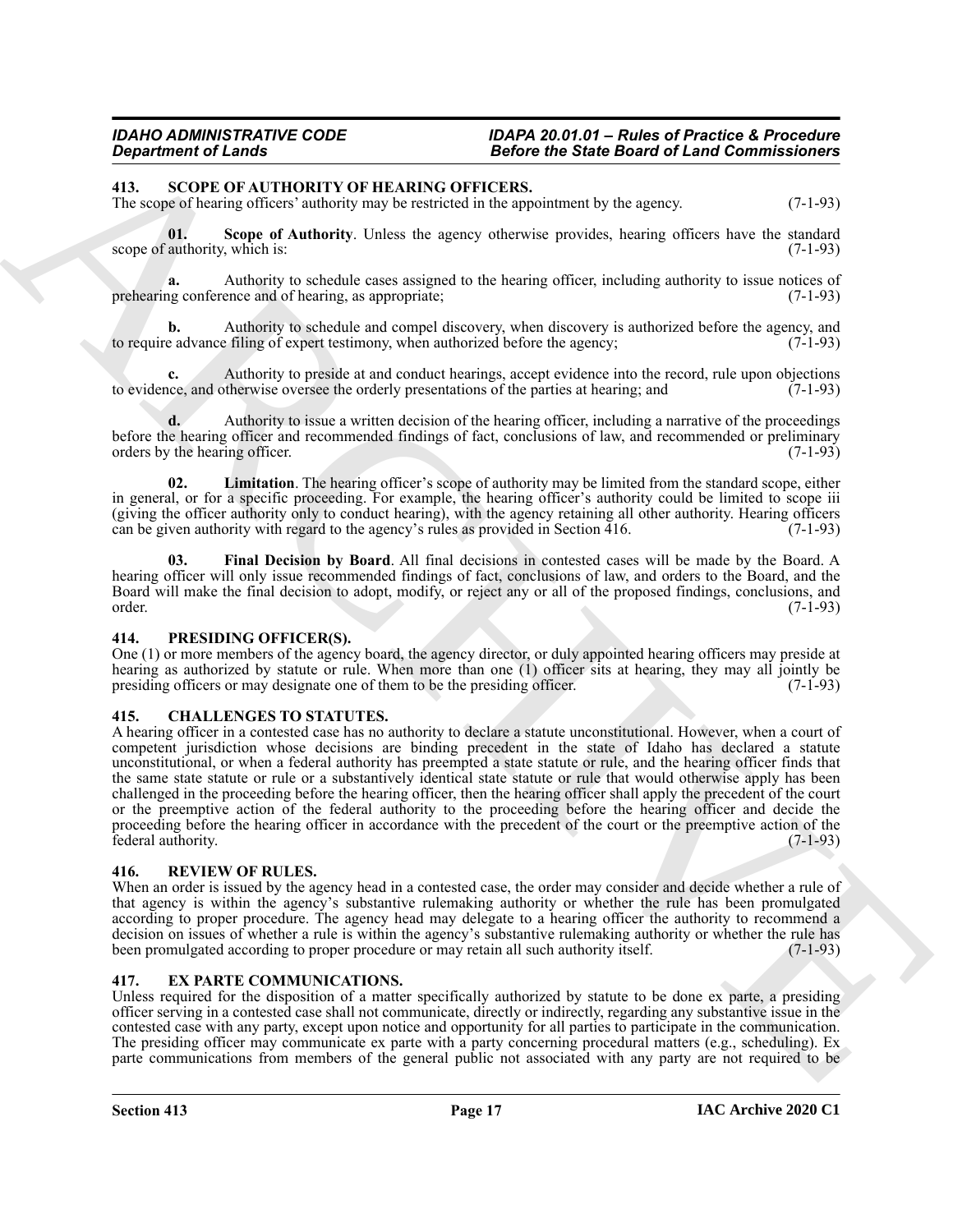reported by this rule. However, when a presiding officer has received a written ex parte communication regarding any substantive issue from a party or representative of a party during a contested case, the presiding officer shall place a copy of the communication in the file for the case and distribute a copy of it to all parties of record or order the party providing the written communication to serve a copy of the written communication upon all parties of record. Written communications from a party showing service upon all other parties are not ex parte communications. (7-1-93)

# <span id="page-17-0"></span>**418. -- 499. (RESERVED)**

# <span id="page-17-8"></span><span id="page-17-1"></span>**500. ALTERNATIVE RESOLUTION OF CONTESTED CASES.**

**Stationer of Linearistic terms** in the three control in the form of the Basic of Linear Commission in the three control in the two stations of the two stations of the two stations of the two stations of the two stations The Idaho Legislature encourages informal means of alternative dispute resolution (ADR). For contested cases, the means of ADR include, but are not limited to, settlement negotiations, mediation, factfinding, minitrials, and arbitration, or any combination of them. These alternatives can frequently lead to more creative, efficient and sensible outcomes than may be attained under formal contested case procedures. An agency may use ADR for the resolution of issues in controversy in a contested case if the agency finds that such a proceeding is appropriate. Reasons why an agency may find that using ADR is not appropriate may include, but are not limited to, a finding that an authoritative resolution of the matter is needed for precedential value, that formal resolution of the matter is of special importance to avoid variation in individual decisions, that the matter significantly affects persons who are not parties to the proceeding, or that a formal proceeding is in the public interest. Nothing in this rule shall be interpreted to require the Board to utilize ADR procedures in a contested case, nor shall it require the Board to make any findings of fact, conclusions of law, or orders with respect to a decision concerning utilization of ADR procedures. A Board decision on utilization of ADR procedures is not reviewable. (7-1-93)

# <span id="page-17-10"></span><span id="page-17-2"></span>**501. NEUTRALS.**

When ADR is used for all or a portion of a contested case, the agency may provide a neutral to assist the parties in resolving their disputed issues. The neutral may be an employee of the agency or of another state agency or any other individual who is acceptable to the parties to the proceeding. A neutral shall have no official, financial, or personal conflict of interest with respect to the issues in controversy, unless such interest is disclosed in writing to all parties and all parties agree that the neutral may serve. (7-1-93)

# <span id="page-17-9"></span><span id="page-17-3"></span>**502. CONFIDENTIALITY.**

Communications in an ADR proceeding shall not be disclosed by the neutral or by any party to the proceeding unless all parties to the proceeding consent in writing, the communication has already been made public, or is required by court order, statute or agency rule to be made public. (7-1-93) court order, statute or agency rule to be made public.

# <span id="page-17-4"></span>**503. -- 509. (RESERVED)**

# <span id="page-17-12"></span><span id="page-17-5"></span>**510. PURPOSES OF PREHEARING CONFERENCES.**

The presiding officer may by order or notice issued to all parties and to all interested persons as defined in Section 158 convene a prehearing conference in a contested case for the purposes of formulating or simplifying the issues, obtaining concessions of fact or identification of documents to avoid unnecessary proof, scheduling discovery (when discovery is allowed), arranging for the exchange of proposed exhibits or prepared testimony, limiting witnesses, discussing settlement offers or making settlement offers, scheduling hearings, establishing procedure at hearings, and addressing other matters that may expedite orderly conduct and disposition of the proceeding or its settlement.

(7-1-93)

# <span id="page-17-11"></span><span id="page-17-6"></span>**511. NOTICE OF PREHEARING CONFERENCE.**

Notice of the place, date and hour of a prehearing conference will be served at least fourteen (14) days before the time set for the prehearing conference, unless the presiding officer finds it necessary or appropriate for the conference to be held earlier. Notices for prehearing conference must contain the same information as notices of hearing with regard to an agency's obligations under the American with Disabilities Act. (7-1-93) regard to an agency's obligations under the American with Disabilities Act.

# <span id="page-17-13"></span><span id="page-17-7"></span>**512. RECORD OF CONFERENCE.**

Prehearing conferences may be held formally (on the record) or informally (off the record) before or in the absence of a presiding officer, according to order or notice. Agreements by the parties to the conference may be put on the record during formal conferences or may be reduced to writing and filed with the agency after formal or informal conferences. (7-1-93) conferences. (7-1-93)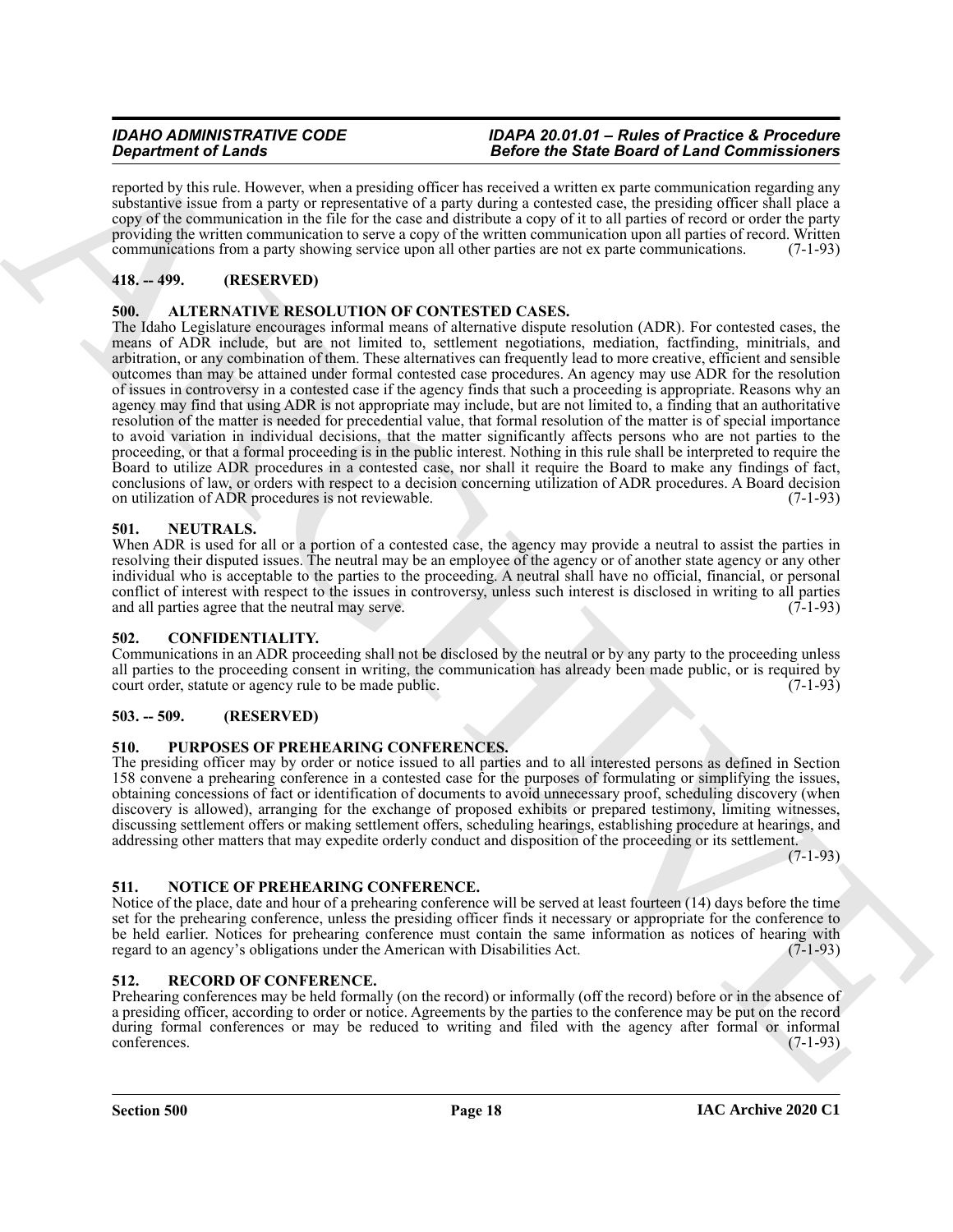### <span id="page-18-14"></span><span id="page-18-0"></span>**513. ORDERS RESULTING FROM PREHEARING CONFERENCE.**

#### <span id="page-18-10"></span><span id="page-18-1"></span>**514. FACTS DISCLOSED NOT PART OF THE RECORD.**

# <span id="page-18-2"></span>**515. -- 519. (RESERVED)**

# <span id="page-18-12"></span><span id="page-18-11"></span><span id="page-18-3"></span>**520. KINDS AND SCOPE OF DISCOVERY LISTED.**

| <b>Department of Lands</b>                                                                                                                                                                                                                                                                                                                                             |                                                                                                                                                                                                                                                                                                                                                                                                                                                                                                                                                                                                                                                                                                       | <b>Before the State Board of Land Commissioners</b>                                                 |            |  |
|------------------------------------------------------------------------------------------------------------------------------------------------------------------------------------------------------------------------------------------------------------------------------------------------------------------------------------------------------------------------|-------------------------------------------------------------------------------------------------------------------------------------------------------------------------------------------------------------------------------------------------------------------------------------------------------------------------------------------------------------------------------------------------------------------------------------------------------------------------------------------------------------------------------------------------------------------------------------------------------------------------------------------------------------------------------------------------------|-----------------------------------------------------------------------------------------------------|------------|--|
| 513.<br>ORDERS RESULTING FROM PREHEARING CONFERENCE.<br>The presiding officer may issue a prehearing order or notice based upon the results of the agreements reached at or<br>rulings made at a prehearing conference. A prehearing order will control the course of subsequent proceedings unless<br>modified by the presiding officer for good cause.<br>$(7-1-93)$ |                                                                                                                                                                                                                                                                                                                                                                                                                                                                                                                                                                                                                                                                                                       |                                                                                                     |            |  |
| 514.                                                                                                                                                                                                                                                                                                                                                                   | <b>FACTS DISCLOSED NOT PART OF THE RECORD.</b><br>Facts disclosed, offers made and all other aspects of negotiation (except agreements reached) in prehearing<br>conferences in a contested case are not part of the record.                                                                                                                                                                                                                                                                                                                                                                                                                                                                          |                                                                                                     | $(7-1-93)$ |  |
| $515. - 519.$                                                                                                                                                                                                                                                                                                                                                          | (RESERVED)                                                                                                                                                                                                                                                                                                                                                                                                                                                                                                                                                                                                                                                                                            |                                                                                                     |            |  |
| 520.                                                                                                                                                                                                                                                                                                                                                                   | KINDS AND SCOPE OF DISCOVERY LISTED.                                                                                                                                                                                                                                                                                                                                                                                                                                                                                                                                                                                                                                                                  |                                                                                                     |            |  |
| 01.<br>cases are:                                                                                                                                                                                                                                                                                                                                                      |                                                                                                                                                                                                                                                                                                                                                                                                                                                                                                                                                                                                                                                                                                       | Kinds of Discovery. The kinds of discovery recognized and authorized by these rules in contested    | $(7-1-93)$ |  |
| a.                                                                                                                                                                                                                                                                                                                                                                     | Depositions;                                                                                                                                                                                                                                                                                                                                                                                                                                                                                                                                                                                                                                                                                          |                                                                                                     | $(7-1-93)$ |  |
| b.                                                                                                                                                                                                                                                                                                                                                                     | Production requests or written interrogatories;                                                                                                                                                                                                                                                                                                                                                                                                                                                                                                                                                                                                                                                       |                                                                                                     | $(7-1-93)$ |  |
| c.                                                                                                                                                                                                                                                                                                                                                                     | Requests for admission;                                                                                                                                                                                                                                                                                                                                                                                                                                                                                                                                                                                                                                                                               |                                                                                                     | $(7-1-93)$ |  |
| d.                                                                                                                                                                                                                                                                                                                                                                     | Subpoenas; and                                                                                                                                                                                                                                                                                                                                                                                                                                                                                                                                                                                                                                                                                        |                                                                                                     | $(7-1-93)$ |  |
| e.                                                                                                                                                                                                                                                                                                                                                                     |                                                                                                                                                                                                                                                                                                                                                                                                                                                                                                                                                                                                                                                                                                       | Statutory inspection, examination (including physical or mental examination), investigation, etc.   | $(7-1-93)$ |  |
| 02.                                                                                                                                                                                                                                                                                                                                                                    | discovery, other than statutory inspection, examination, investigation, etc., is governed by the Idaho Rules of Civil<br>Procedure (see Idaho Rule of Civil Procedure 26(b)).                                                                                                                                                                                                                                                                                                                                                                                                                                                                                                                         | Rules of Civil Procedure. Unless otherwise provided by statute, rule, order or notice, the scope of | $(7-1-93)$ |  |
| 521.                                                                                                                                                                                                                                                                                                                                                                   | WHEN DISCOVERY AUTHORIZED.<br>No party before the agency is entitled to engage in discovery unless the party moves to compel discovery and the<br>agency issues an order directing that the discovery be answered, or upon agreement of all parties to the discovery that<br>discovery may be conducted. The presiding officer shall provide a schedule for discovery in the order compelling<br>discovery, but the order compelling and scheduling discovery need not conform to the timetables of the Idaho Rules<br>of Civil Procedure. The agency or agency staff may conduct statutory inspection, examination, investigation, etc., at<br>any time without filing a motion to compel discovery. |                                                                                                     | $(7-1-93)$ |  |
| 522.                                                                                                                                                                                                                                                                                                                                                                   | RIGHTS TO DISCOVERY RECIPROCAL.<br>All parties to a proceeding have a right of discovery of all other parties to a proceeding according to Section 521 and<br>to the authorizing statutes and rules. The presiding officer may by order authorize or compel necessary discovery<br>authorized by statute or rule.                                                                                                                                                                                                                                                                                                                                                                                     |                                                                                                     | $(7-1-93)$ |  |
| 523.                                                                                                                                                                                                                                                                                                                                                                   | DEPOSITIONS.<br>Depositions may be taken in accordance with the Idaho Rules of Civil Procedure for any purpose allowed by statute,<br>the Idaho Rules of Civil Procedure, or rule or order of the agency.                                                                                                                                                                                                                                                                                                                                                                                                                                                                                             |                                                                                                     | $(7-1-93)$ |  |
| 524.<br><b>ADMISSION.</b><br>the agency.                                                                                                                                                                                                                                                                                                                               | PRODUCTION REQUESTS OR WRITTEN INTERROGATORIES AND REQUESTS FOR<br>Production requests or written interrogatories and requests for admission may be taken in accordance with the Idaho<br>Rules of Civil Procedure for any purpose allowed by statute, the Idaho Rules of Civil Procedure, or rule or order of                                                                                                                                                                                                                                                                                                                                                                                        |                                                                                                     | $(7-1-93)$ |  |
| 525.                                                                                                                                                                                                                                                                                                                                                                   | <b>SUBPOENAS.</b><br>The agency may issue subpoenas as authorized by statute, upon a party's motion or upon its own initiative. The<br>agency upon motion to quash made promptly, and in any event, before the time to comply with the subpoena, may<br>quash the subpoena, or condition denial of the motion to quash upon reasonable terms.                                                                                                                                                                                                                                                                                                                                                         |                                                                                                     | $(7-1-93)$ |  |
|                                                                                                                                                                                                                                                                                                                                                                        |                                                                                                                                                                                                                                                                                                                                                                                                                                                                                                                                                                                                                                                                                                       |                                                                                                     |            |  |

# <span id="page-18-18"></span><span id="page-18-13"></span><span id="page-18-4"></span>**521. WHEN DISCOVERY AUTHORIZED.**

# <span id="page-18-16"></span><span id="page-18-5"></span>**522. RIGHTS TO DISCOVERY RECIPROCAL.**

# <span id="page-18-9"></span><span id="page-18-6"></span>**523. DEPOSITIONS.**

#### <span id="page-18-15"></span><span id="page-18-7"></span>**524. PRODUCTION REQUESTS OR WRITTEN INTERROGATORIES AND REQUESTS FOR ADMISSION.**

# <span id="page-18-17"></span><span id="page-18-8"></span>**525. SUBPOENAS.**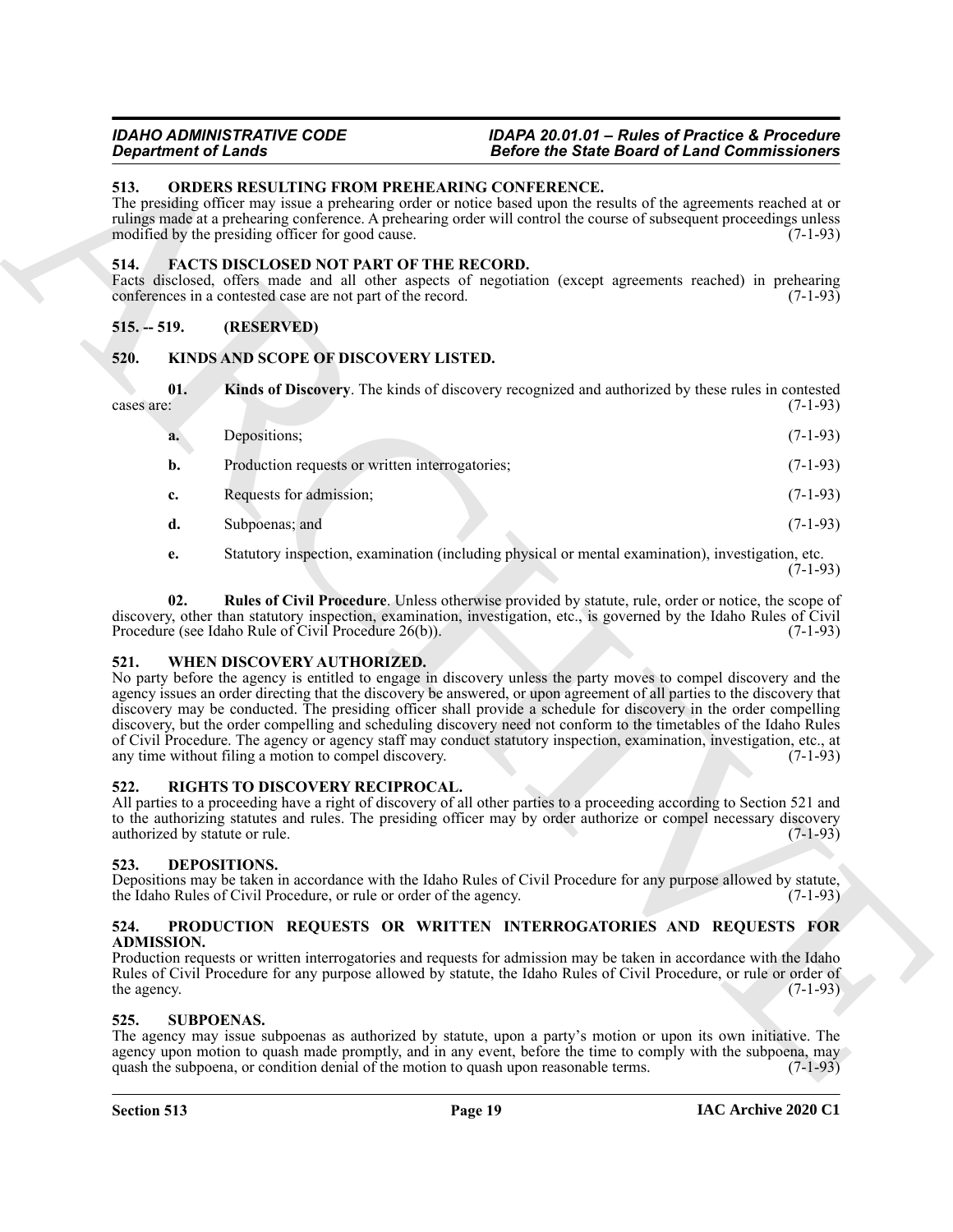#### <span id="page-19-18"></span><span id="page-19-0"></span>**526. STATUTORY INSPECTION, EXAMINATION, INVESTIGATION, ETC. -- CONTRASTED WITH OTHER DISCOVERY.**

This rule recognizes, but does not enlarge or restrict, an agency's statutory right of inspection, examination (including mental or physical examination), investigation, etc. This statutory right of an agency is independent of and cumulative to any right of discovery in formal proceedings and may be exercised by the agency whether or not a person is party to a formal proceeding before the agency. Information obtained from statutory inspection, examination, investigation, etc., may be used in formal proceedings or for any other purpose, except as restricted by statute or rule. The rights of deposition, production request or written interrogatory, request for admission, and subpoena, can be used by parties only in connection with formal proceedings before the agency. (7-1-93)

#### <span id="page-19-10"></span><span id="page-19-1"></span>**527. ANSWERS TO PRODUCTION REQUESTS OR WRITTEN INTERROGATORIES AND TO REQUESTS FOR ADMISSION.**

Answers to production requests or written interrogatories and to requests for admission shall be filed or served as provided by the order compelling discovery. Answers must conform to the requirements of the Idaho Rules of Civil Procedure. The order compelling discovery may provide that voluminous answers to requests need not be served so long as they are made available for inspection and copying under reasonable terms. (7-1-93) long as they are made available for inspection and copying under reasonable terms.

# <span id="page-19-13"></span><span id="page-19-2"></span>**528. FILING AND SERVICE OF DISCOVERY-RELATED DOCUMENTS.**

Notices of deposition, cover letters stating that production requests, written interrogatories or requests for admission have been served, cover letters stating answers to production requests, written interrogatories, or requests for admission have been served or are available for inspection under Section 527, and objections to discovery must be filed and served as provided in the order compelling discovery. (7-1-93) filed and served as provided in the order compelling discovery.

# <span id="page-19-11"></span><span id="page-19-3"></span>**529. EXHIBIT NUMBERS.**

The agency assigns exhibit numbers to each party. (7-1-93)

# <span id="page-19-15"></span><span id="page-19-4"></span>**530. PREPARED TESTIMONY AND EXHIBITS.**

Order, notice or rule may require a party or parties to file before hearing and to serve on all other parties prepared expert testimony and exhibits to be presented at hearing. Assigned exhibits numbers should be used in all prepared testimony. (7-1-93) testimony. (7-1-93)

# <span id="page-19-17"></span><span id="page-19-5"></span>**531. SANCTIONS FOR FAILURE TO OBEY ORDER COMPELLING DISCOVERY.**

The agency may impose all sanctions recognized by statute or rules for failure to comply with an order compelling discovery. (7-1-93) discovery. (7-1-93)

# <span id="page-19-16"></span><span id="page-19-6"></span>**532. PROTECTIVE ORDERS.**

As authorized by statute or rule, the agency may issue protective orders limiting access to information generated during settlement negotiations, discovery, or hearing. (7-1-93) (7-1-93)

# <span id="page-19-7"></span>**533. -- 549. (RESERVED)**

# <span id="page-19-14"></span><span id="page-19-8"></span>**550. NOTICE OF HEARING.**

General of Lenda<br>
State the State Construction Constraint in the State Board of Lenda Constraints and<br>
State of Marchives (Novel 2018) and the State Constraints and the State Constraints and the State Constraints are<br>
The Notice of the place, date and hour of hearing will be served on all parties at least fourteen (14) days before the time set for hearing, unless the agency finds by order that it is necessary or appropriate that the hearing be held earlier. Notices must comply with the requirements of Section 551. Notices must list the names of the parties (or the lead parties if the parties are too numerous to name), the case number or docket number, the names of the presiding officers who will hear the case, the name, address and telephone number of the person to whom inquiries about scheduling, hearing facilities, etc., should be directed, and the names of persons with whom the documents, pleadings, etc., in the case should be filed if the presiding officer is not the person who should receive those documents. If no document previously issued by the agency has listed the legal authority of the agency to conduct the hearing, the notice of hearing must do so. The notice of hearing shall state that the hearing will be conducted under these rules of procedure and inform the parties where they may read or obtain a copy. (7-1-93)

# <span id="page-19-12"></span><span id="page-19-9"></span>**551. FACILITIES AT OR FOR HEARING AND ADA REQUIREMENTS.**

All hearings must be held in facilities meeting the accessibility requirements of the Americans with Disabilities Act, and all notices of hearing must inform the parties that the hearing will be conducted in facilities meeting the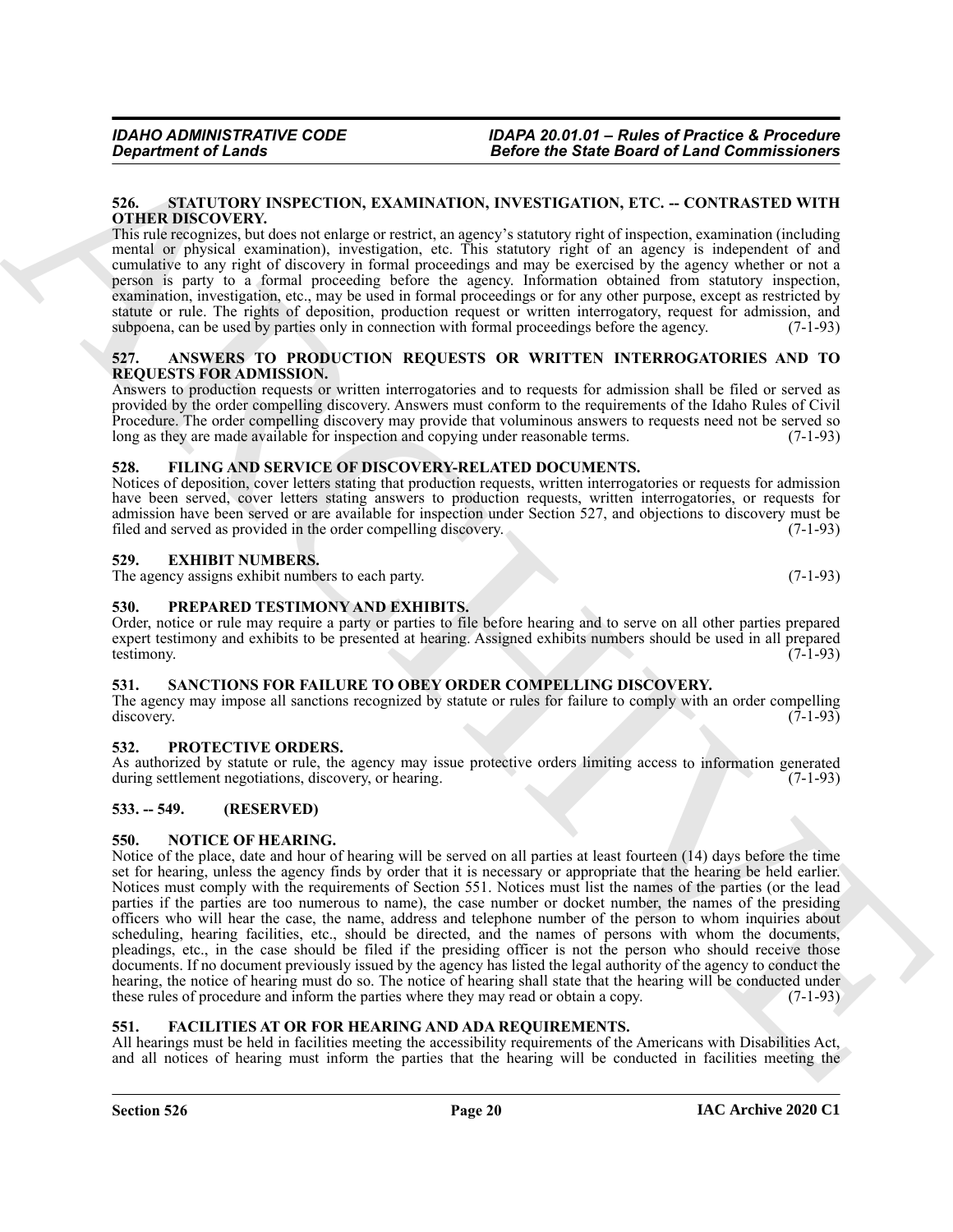*Gradrian of Lemans*<br> **Gradrian are the American and Decision Architects Constrained Constrained Constrained Constrained Constrained Constrained Constrained Constrained Constrained Constrained Constrained Constrained Co** accessibility requirements of the Americans with Disabilities Act. All notices of hearing must inform the parties and other persons notified that if they require assistance of the kind that the agency is required to provide under the Americans with Disabilities Act (e.g., sign language interpreters, Braille copies of documents) in order to participate in or understand the hearing, the agency will supply that assistance upon request a reasonable number of days before the hearing. The notice of hearing shall explicitly state the number of days before the hearing that the request must be made.  $(7-1-93)$ 

# <span id="page-20-15"></span><span id="page-20-0"></span>**552. HOW HEARINGS HELD.**

Hearings may be held in person or by telephone or television or other electronic means, if each participant in the hearing has an opportunity to participate in the entire proceeding while it is taking place. (7-1-93)

# <span id="page-20-11"></span><span id="page-20-1"></span>**553. CONDUCT AT HEARINGS.**

All persons attending a hearing must conduct themselves in a respectful manner. Smoking is not permitted at hearing.  $(7-1-93)$ 

# <span id="page-20-12"></span><span id="page-20-2"></span>**554. CONFERENCE AT HEARING.**

In any proceeding the presiding officer may convene the parties before hearing or recess the hearing to discuss formulation or simplification of the issues, admissions of fact or identification of documents to avoid unnecessary proof, exchanges of documents, exhibits or prepared testimony, limitation of witnesses, establishment of order of procedure, and other matters that may expedite orderly conduct of the hearing. The presiding officer shall state the results of the conference on the record. (7-1-93)

#### <span id="page-20-18"></span><span id="page-20-3"></span>**555. PRELIMINARY PROCEDURE AT HEARING.**

Before taking evidence the presiding officer will call the hearing to order, take appearances of parties, and act upon any pending motions or petitions. The presiding officer may allow opening statements as necessary or appropriate to explain a party's presentation. (7-1-93)

### <span id="page-20-13"></span><span id="page-20-4"></span>**556. CONSOLIDATION OF PROCEEDINGS.**

The agency may consolidate two (2) or more proceedings for hearing upon finding that they present issues that are related and that the rights of the parties will not be prejudiced. In consolidated hearings the presiding officer determines the order of the proceeding. (7-1-93) determines the order of the proceeding.

# <span id="page-20-20"></span><span id="page-20-5"></span>**557. STIPULATIONS.**

Parties may stipulate among themselves to any fact at issue in a contested case by written statement filed with the presiding officer or presented at hearing or by oral statement at hearing. A stipulation binds all parties agreeing to it only according to its terms. The agency may regard a stipulation as evidence or may require proof by evidence of the facts stipulated. The agency is not bound to adopt a stipulation of the parties, but may do so. If the agency rejects a stipulation, it will do so before issuing a final order, and it will provide an additional opportunity for the parties to present evidence and arguments on the subject matter of the rejected stipulation. (7-1-93)

# <span id="page-20-16"></span><span id="page-20-6"></span>**558. ORDER OF PROCEDURE.**

The presiding officer may determine the order of presentation of witnesses and examination of witnesses. (7-1-93)

# <span id="page-20-21"></span><span id="page-20-7"></span>**559. TESTIMONY UNDER OATH.**

All testimony presented in formal hearings will be given under oath. Before testifying each witness must swear or affirm that the testimony the witness will give before the agency is the truth, the whole truth, and nothing but the truth.  $(7-1-93)$ 

# <span id="page-20-17"></span><span id="page-20-8"></span>**560. PARTIES AND PERSONS WITH SIMILAR INTERESTS.**

If two (2) or more parties or persons have substantially like interests or positions, to expedite the proceeding and avoid duplication, the presiding officer may limit the number of them who testify, examine witnesses, or make and argue motions and objections. (7-1-93)

#### <span id="page-20-14"></span><span id="page-20-9"></span>**561. CONTINUANCE OF HEARING.**

The presiding officer may continue proceedings for further hearing. (7-1-93)

# <span id="page-20-19"></span><span id="page-20-10"></span>**562. RULINGS AT HEARINGS.**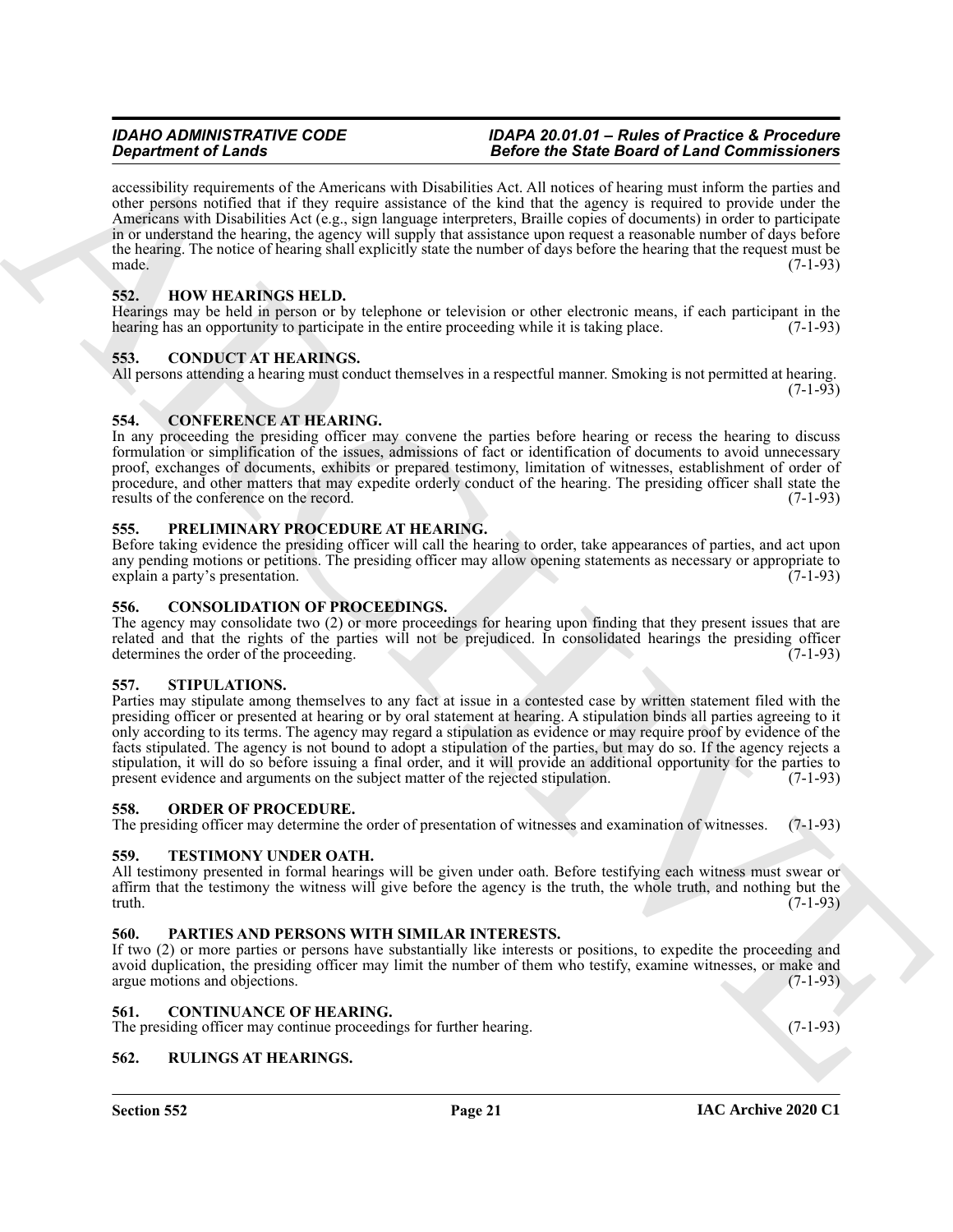The presiding officer rules on motions and objections presented at hearing. When the presiding officer is a hearing officer, the presiding officer's rulings may be reviewed by the agency head in determining the matter on its merits and the presiding officer may refer or defer rulings to the agency head for determination. (7-1-93)

### <span id="page-21-14"></span><span id="page-21-0"></span>**563. ORAL ARGUMENT.**

The presiding officer may set and hear oral argument on any matter in the contested case on reasonable notice according to the circumstances. (7-1-93) according to the circumstances.

#### <span id="page-21-9"></span><span id="page-21-1"></span>**564. BRIEFS -- MEMORANDA -- PROPOSED ORDERS OF THE PARTIES -- STATEMENTS OF POSITION -- PROPOSED ORDER OF THE PRESIDING OFFICER.**

In any contested case, any party may ask to file briefs, memoranda, proposed orders of the parties or statements of position, and the presiding officer may request briefs, proposed orders of the parties, or statements of position. The presiding officer may issue a proposed order and ask the parties for comment upon the proposed order. ( presiding officer may issue a proposed order and ask the parties for comment upon the proposed order.

#### <span id="page-21-15"></span><span id="page-21-2"></span>**565. PROCEDURE ON PREHEARING MOTIONS.**

The presiding officer may consider and decide prehearing motions with or without oral argument or hearing. If oral argument or hearing on a motion is requested and denied, the presiding officer must state the grounds for denying the request. Unless otherwise provided by the presiding officer, when a motion has been filed, all parties seeking similar substantive or procedural relief must join in the motion or file a similar motion within seven (7) days after receiving the original motion. The party(ies) answering to or responding to the motion(s) will have fourteen (14) days from the time of filing of the last motion or joinder pursuant to the requirements of the previous sentence in which to respond.  $(7-1-93)$ 

#### <span id="page-21-12"></span><span id="page-21-3"></span>**566. JOINT HEARINGS.**

The agency may hold joint hearings with federal agencies, with agencies of other states, and with other agencies of the state of Idaho. When joint hearings are held, the agencies may agree among themselves which agency's rules of practice and procedure will govern. (7-1-93) practice and procedure will govern.

### <span id="page-21-4"></span>**567. -- 599. (RESERVED)**

# <span id="page-21-16"></span><span id="page-21-5"></span>**600. RULES OF EVIDENCE -- EVALUATION OF EVIDENCE.**

Evidence should be taken by the agency to assist the parties' development of a record, not excluded to frustrate that development. The presiding officer at hearing is not bound by the Idaho Rules of Evidence. No informality in any proceeding or in the manner of taking testimony invalidates any order. The presiding officer, with or without objection, may exclude evidence that is irrelevant, unduly repetitious, inadmissible on constitutional or statutory grounds, or on the basis of any evidentiary privilege provided by statute or recognized in the courts of Idaho. All other evidence may be admitted if it is of a type commonly relied upon by prudent persons in the conduct of their affairs. The agency's experience, technical competence and specialized knowledge may be used in evaluation of evidence. (7-1-93)

#### <span id="page-21-11"></span><span id="page-21-6"></span>**601. DOCUMENTARY EVIDENCE.**

Documentary evidence may be received in the form of copies or excerpts. Upon request, parties shall be given an opportunity to compare the copy with the original if available. (7-1-93)

# <span id="page-21-13"></span><span id="page-21-7"></span>**602. OFFICIAL NOTICE -- AGENCY STAFF MEMORANDA.**

**Stationer of Line and Stationer Proposition Procedure Constrainers (b) and the Boston Stationer Constrainers (b) and the stationer of Line and Stationers (b) and the stationers (b) and the stationers (b) and the statione** Official notice may be taken of any facts that could be judicially noticed in the courts of Idaho and of generally recognized technical or scientific facts within the agency's specialized knowledge. Parties shall be notified of the specific facts or material noticed and the source of the material noticed, including any agency staff memoranda and data. Notice that official notice will be taken should be provided either before or during the hearing, and must be provided before the issuance of any order that is based in whole or in part on facts or material officially noticed. Parties must be given an opportunity to contest and rebut the facts or material officially noticed. When the presiding officer proposes to notice agency staff memoranda or agency staff reports, responsible staff employees or agents shall be made available for cross-examination if any party timely requests their availability. (7-1-93)

#### <span id="page-21-10"></span><span id="page-21-8"></span>**603. DEPOSITIONS.**

Depositions may be offered into evidence. (7-1-93)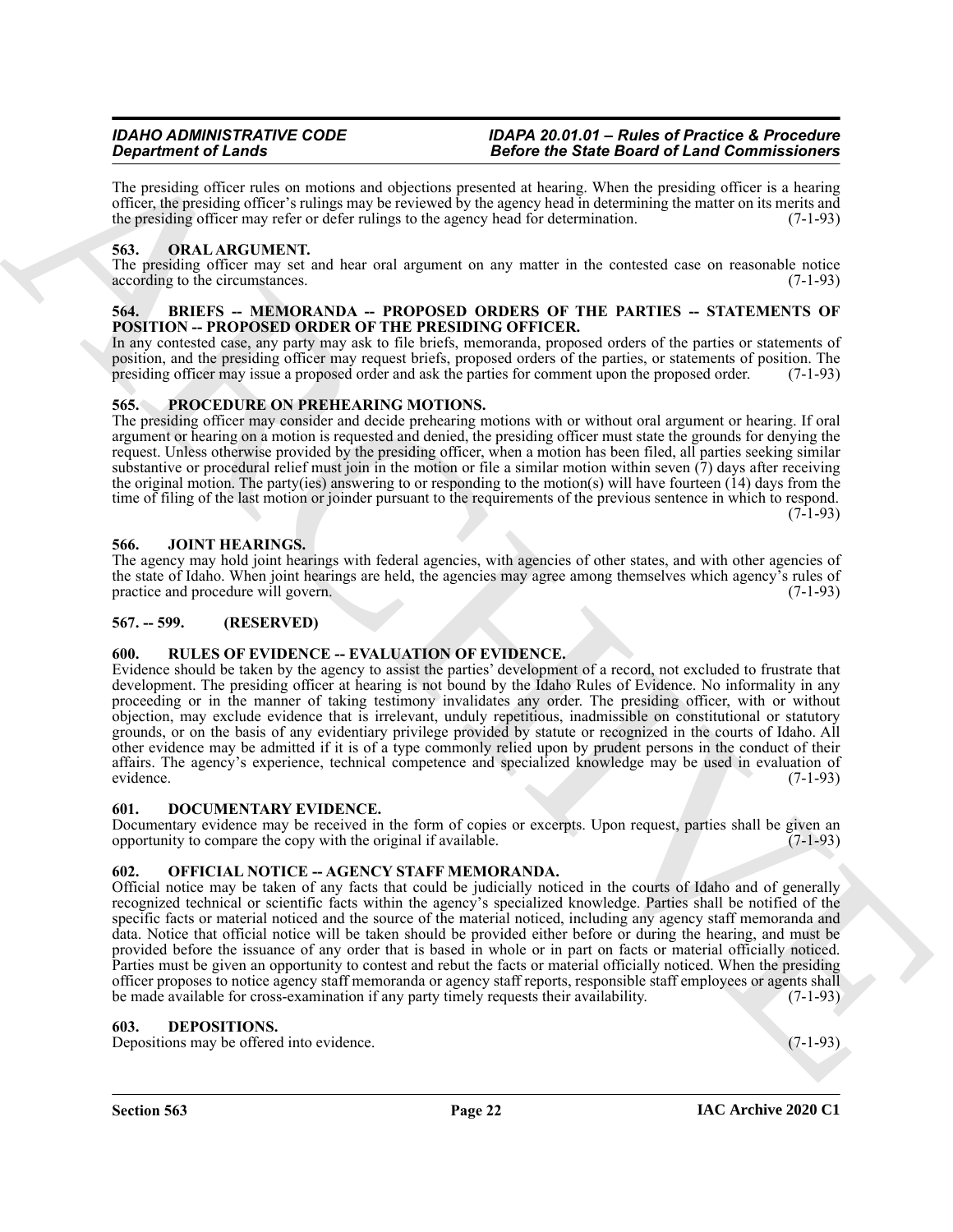#### <span id="page-22-14"></span><span id="page-22-0"></span>**604. OBJECTIONS -- OFFERS OF PROOF.**

Grounds for objection to the admission or exclusion of evidence must be stated briefly at the time the evidence is offered. Formal exceptions to rulings admitting or excluding evidence are unnecessary and need not be taken. An offer of proof for the record consists of a statement of the substance of the excluded evidence. When a party objects to the admission of evidence, the presiding officer will rule on the objection, or, if the presiding officer is a hearing officer, the presiding officer may receive the evidence subject to later ruling by the agency head or refer the matter to the agency head.

#### <span id="page-22-15"></span><span id="page-22-1"></span>**605. PREPARED TESTIMONY.**

The presiding officer may order a witness's prepared testimony previously distributed to all parties to be included in the record of hearing as if read. Admissibility of prepared testimony is subject to Section 600. (7-1-93)

#### <span id="page-22-13"></span><span id="page-22-2"></span>**606. EXHIBITS.**

**Experiment of Law Solutions 1. Each of the Solution of Sink Board of Law Experiment of Law Solutions 1.**<br>
Counts are the specific of the sink of the specific of relations and the specific of the sink of the sink of the Exhibit numbers may be assigned to the parties before hearing. Exhibits prepared for hearing must ordinarily be typed or printed on eight and one-half inch by eleven inch (8-1/2" x 11") white paper, except maps, charts, photographs and non-documentary exhibits may be introduced on the size or kind of paper customarily used for them. A copy of each documentary exhibit must be furnished to each party present and to the presiding officer, except for unusually bulky or voluminous exhibits that have previously been made available for the parties' inspection. Copies must be of good quality. Exhibits identified at hearing are subject to appropriate and timely objection before the close of proceedings. Exhibits to which no objection is made are automatically admitted into evidence without motion of the sponsoring party. Motion pictures, slides, opaque projections, videotapes, audiotapes or other materials not capable of duplication by still photograph or reproduction on paper shall not be presented as exhibits without approval of the presiding officer. (3-20-20) approval of the presiding officer.

#### <span id="page-22-3"></span>**607. -- 609. (RESERVED)**

#### <span id="page-22-11"></span><span id="page-22-4"></span>**610. CONFIDENTIALITY OF SETTLEMENT NEGOTIATIONS.**

Settlement negotiations in a contested case are confidential, unless all participants to the negotiation agree to the contrary in writing. Facts disclosed, offers made and all other aspects of negotiation (except agreements reached) in settlement negotiations in a contested case are not part of the record.  $(7-1-93)$ 

#### <span id="page-22-17"></span><span id="page-22-5"></span>**611. SUGGESTION FOR OR INQUIRY ABOUT SETTLEMENTS.**

Through notice or order or on the record at prehearing conference or hearing, the presiding officer may inquire of the parties in any proceeding whether settlement negotiations are in progress or are contemplated or may invite settlement of an entire proceeding or certain issues. (7-1-93) settlement of an entire proceeding or certain issues.

#### <span id="page-22-12"></span><span id="page-22-6"></span>**612. CONSIDERATION OF SETTLEMENTS.**

Settlements must be reviewed under this rule. When a settlement is presented to the presiding officer, the presiding officer will prescribe procedures appropriate to the nature of the settlement to consider the settlement. For example, the presiding officer could summarily accept settlement of essentially private disputes that have no significant implications for administration of the law for persons other than the affected parties. On the other hand, when one (1) or more parties to a proceeding is not party to the settlement or when the settlement presents issues of significant implication for other persons, the presiding officer may convene an evidentiary hearing to consider the reasonableness of the settlement and whether acceptance of the settlement is consistent with the agency's charge<br>under the law. (7-1-93) under the law.

#### <span id="page-22-10"></span><span id="page-22-7"></span>**613. BURDENS OF PROOF.**

Proponents of a proposed settlement carry the burden of showing that the settlement is in accordance with the law. The presiding officer may require the development of an appropriate record in support of or opposition to a proposed settlement as a condition of accepting or rejecting the settlement. (7-1-93) settlement as a condition of accepting or rejecting the settlement.

#### <span id="page-22-16"></span><span id="page-22-8"></span>**614. SETTLEMENT NOT BINDING.**

The presiding officer is not bound by settlement agreements that are not unanimously accepted by all parties or that have significant implications for persons not parties. In these instances, the presiding officer will independently review any proposed settlement to determine whether the settlement is in accordance with the law. (7-1-93) review any proposed settlement to determine whether the settlement is in accordance with the law.

#### <span id="page-22-9"></span>**615. -- 649. (RESERVED)**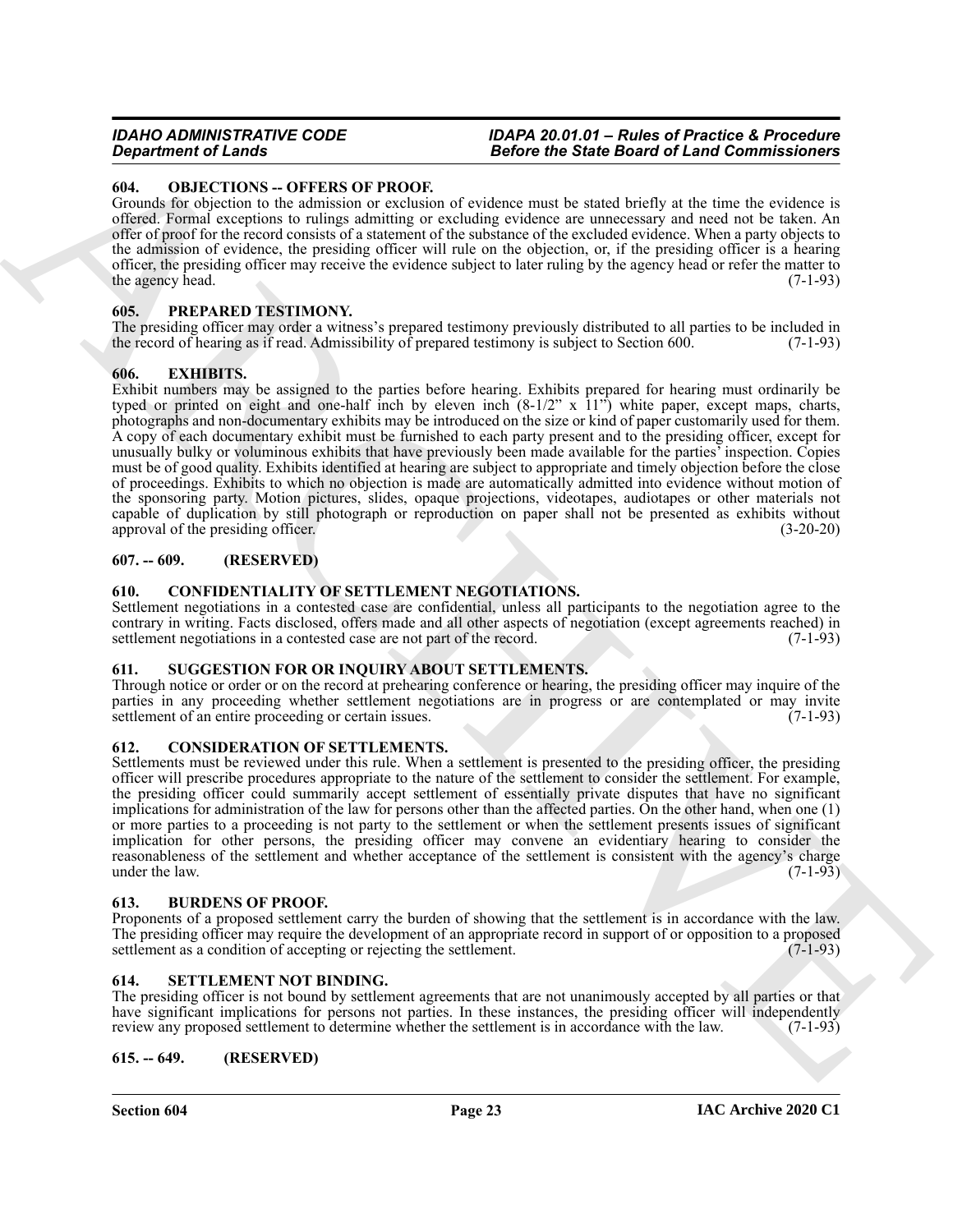# <span id="page-23-10"></span><span id="page-23-9"></span><span id="page-23-8"></span><span id="page-23-0"></span>**650. RECORD FOR DECISION.**

Gross from the COOR DV CCISON.<br>
BEFORE THE SERVE IN the COOR CONTINUES INTO the Control of the Coordinate Coordinate Coordinate Coordinate Coordinate Coordinate Coordinate Coordinate Coordinate Coordinate Coordinate Coord **01.** Requirement. The agency shall maintain an official record for each for each contested case and tatute provides otherwise) base its decision in a contested case on the official record for the case. (7-1-93) (unless statute provides otherwise) base its decision in a contested case on the official record for the case. (7-1-93) **02. Contents**. The record for a contested case shall include: (7-1-93) **a.** All notices of proceedings; (7-1-93) **b.** All applications or claims or appeals, petitions, complaints, protests, motions, and answers filed in eaching; (7-1-93) the proceeding; **c.** All intermediate or interlocutory rulings of hearing officers or the agency head; (7-1-93) **d.** All evidence received or considered (including all transcripts or recordings of hearings and all offered or identified at hearing); (7-1-93) exhibits offered or identified at hearing); **e.** All offers of proof, however made; (7-1-93) **f.** All briefs, memoranda, proposed orders of the parties or of the presiding officers, statements of statements of support, and exceptions filed by parties or persons not parties; (7-1-93) position, statements of support, and exceptions filed by parties or persons not parties; **g.** All evidentiary rulings on testimony, exhibits, or offers of proof; (7-1-93) **h.** All staff memoranda or data submitted in connection with the consideration of the proceeding;  $(7-1-93)$ **i.** A statement of matters officially noticed; and (7-1-93) **j.** All recommended orders, preliminary orders, final orders, and orders on reconsideration. (7-1-93) **651. RECORDING OF HEARINGS.**

<span id="page-23-11"></span><span id="page-23-1"></span>All hearings shall be recorded on audiotape or videotape at the agency's expense. The agency may provide for a transcript of the proceeding at its own expense. Any party may have a transcript prepared at its own expense.

(7-1-93)

# <span id="page-23-2"></span>**652. -- 699. (RESERVED)**

# <span id="page-23-7"></span><span id="page-23-3"></span>**700. NOTICE OF PROPOSED DEFAULT AFTER FAILURE TO APPEAR.**

If an applicant or claimant or appellant, petitioner, complainant, or moving party fails to appear at the time and place set for hearing on an application or claim or appeal, petition, complaint, or motion, the presiding officer may serve upon all parties a notice of a proposed default order denying the application or claim or appeal, petition, complaint, or motion. The notice of a proposed default order shall include a statement that the default order is proposed to be issued because of a failure of the applicant or claimant or appellant, petitioner, complainant or moving party to appear at the time and place set for hearing. The notice of proposed default order may be mailed to the last known mailing address of the party proposed to be defaulted. (7-1-93)

# <span id="page-23-12"></span><span id="page-23-4"></span>**701. SEVEN DAYS TO CHALLENGE PROPOSED DEFAULT ORDER.**

Within seven (7) days after the service of the notice of proposed default order, the party against whom it was filed may file a written petition requesting that a default order not be entered. The petition must state the grounds why the petitioning party believes that default should not be entered. (7-1-93)

# <span id="page-23-6"></span><span id="page-23-5"></span>**702. ISSUANCE OF DEFAULT ORDER.**

The agency shall promptly issue a default order or withdraw the notice of proposed default order after expiration of the seven days for the party to file a petition contesting the default order or receipt of a petition. If a default order is issued, all further proceedings necessary to complete the contested case shall be conducted without participation of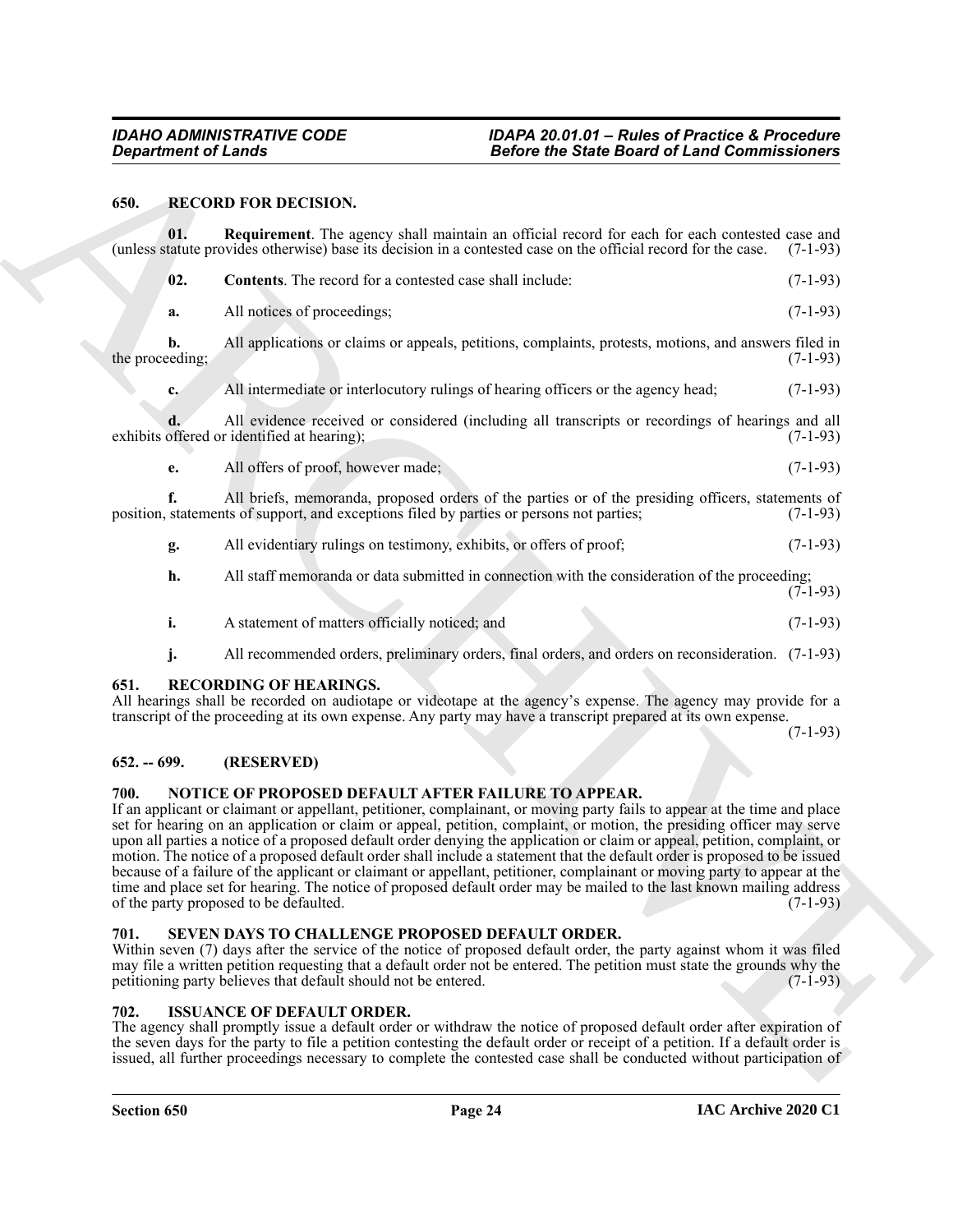the party in default (if the defaulting party is not a movant) or upon the results of the denial of the motion (if the defaulting party is a movant). All issues in the contested case shall be determined, including those affecting the defaulting party. If authorized by statute or rule, costs may be assessed against a defaulting party. (7-1defaulting party. If authorized by statute or rule, costs may be assessed against a defaulting party.

# <span id="page-24-0"></span>**703. -- 709. (RESERVED)**

# <span id="page-24-7"></span><span id="page-24-1"></span>**710. INTERLOCUTORY ORDERS.**

**Specific of Language and School in the Color Control of Language and School School School School School School School School School School School School School School School School School School School School School Scho** Interlocutory orders are orders that do not decide all previously undecided issues presented in a proceeding, except the agency may by order decide some of the issues presented in a proceeding and provide in that order that its decision on those issues is final and subject to review by reconsideration or appeal, but is not final on other issues. Unless an order contains or is accompanied by a document containing one of the paragraphs set forth in Sections 720, 730 or 740 or a paragraph substantially similar, the order is interlocutory. The following orders are always interlocutory: orders initiating complaints or investigations; orders joining, consolidating or separating issues, proceedings or parties; orders granting or denying intervention; orders scheduling prehearing conferences, discovery, hearing, oral arguments or deadlines for written submissions; and orders compelling or refusing to compel discovery. Interlocutory orders may be reviewed by the officer issuing the order pursuant to Sections 711, 760, and 770.

(7-1-93)

#### <span id="page-24-12"></span><span id="page-24-2"></span>**711. REVIEW OF INTERLOCUTORY ORDERS.**

Any party or person affected by an interlocutory order may petition the officer issuing the order to review the interlocutory order. The officer issuing an interlocutory order may rescind, alter or amend any interlocutory order on the officer's own motion, but will not on the officer's own motion review any interlocutory order affecting any party's substantive rights without giving all parties notice and an opportunity for written comment. (7-1-93) substantive rights without giving all parties notice and an opportunity for written comment.

#### <span id="page-24-3"></span>**712. -- 719. (RESERVED)**

#### <span id="page-24-9"></span><span id="page-24-4"></span>**720. RECOMMENDED ORDERS.**

<span id="page-24-11"></span>**01. Definition**. Recommended orders are orders issued by a person other than the agency head that will become a final order of the agency only after review of the agency head (or the agency head's designee) pursuant to Section 67-5244, Idaho Code. (7-1-93)

<span id="page-24-10"></span>**02. Content**. Every recommended order must contain or be accompanied by a document containing the following paragraphs or substantially similar paragraphs: (7-1-93)

**a.** This is a recommended order of the hearing officer. It will not become final without action of the agency head. Any party may file a petition for reconsideration of this recommended order with the hearing officer issuing the order within fourteen (14) days of the service date of this order. The hearing officer issuing this recommended order will dispose of any petition for reconsideration within twenty-one (21) days of its receipt, or the petition will be considered denied by operation of law. See Section 67-5243(3), Idaho Code. (7-1-93) petition will be considered denied by operation of law. See Section 67-5243(3), Idaho Code.

**b.** Within twenty-one (21) days after (a) the service date of this recommended order, (b) the service date of a denial of a petition for reconsideration from this recommended order, or (c) the failure within twenty-one (21) days to grant or deny a petition for reconsideration from this recommended order, any party may in writing support or take exceptions to any part of this recommended order and file briefs in support of the party's position on<br>any issue in the proceeding. (7-1-93) any issue in the proceeding.

**c.** Written briefs in support of or taking exceptions to the recommended order shall be filed with the agency head (or designee of the agency head). Opposing parties shall have twenty-one (21) days to respond. The agency head or designee may schedule oral argument in the matter before issuing a final order. The agency head or designee will issue a final order within fifty-six (56) days of receipt of the written briefs or oral argument, whichever is later, unless waived by the parties or for good cause shown. The agency may remand the matter for further evidentiary hearings if further factual development of the record is necessary before issuing a final order. (7-1-93)

#### <span id="page-24-5"></span>**721. -- 729. (RESERVED)**

# <span id="page-24-8"></span><span id="page-24-6"></span>**730. PRELIMINARY ORDERS.**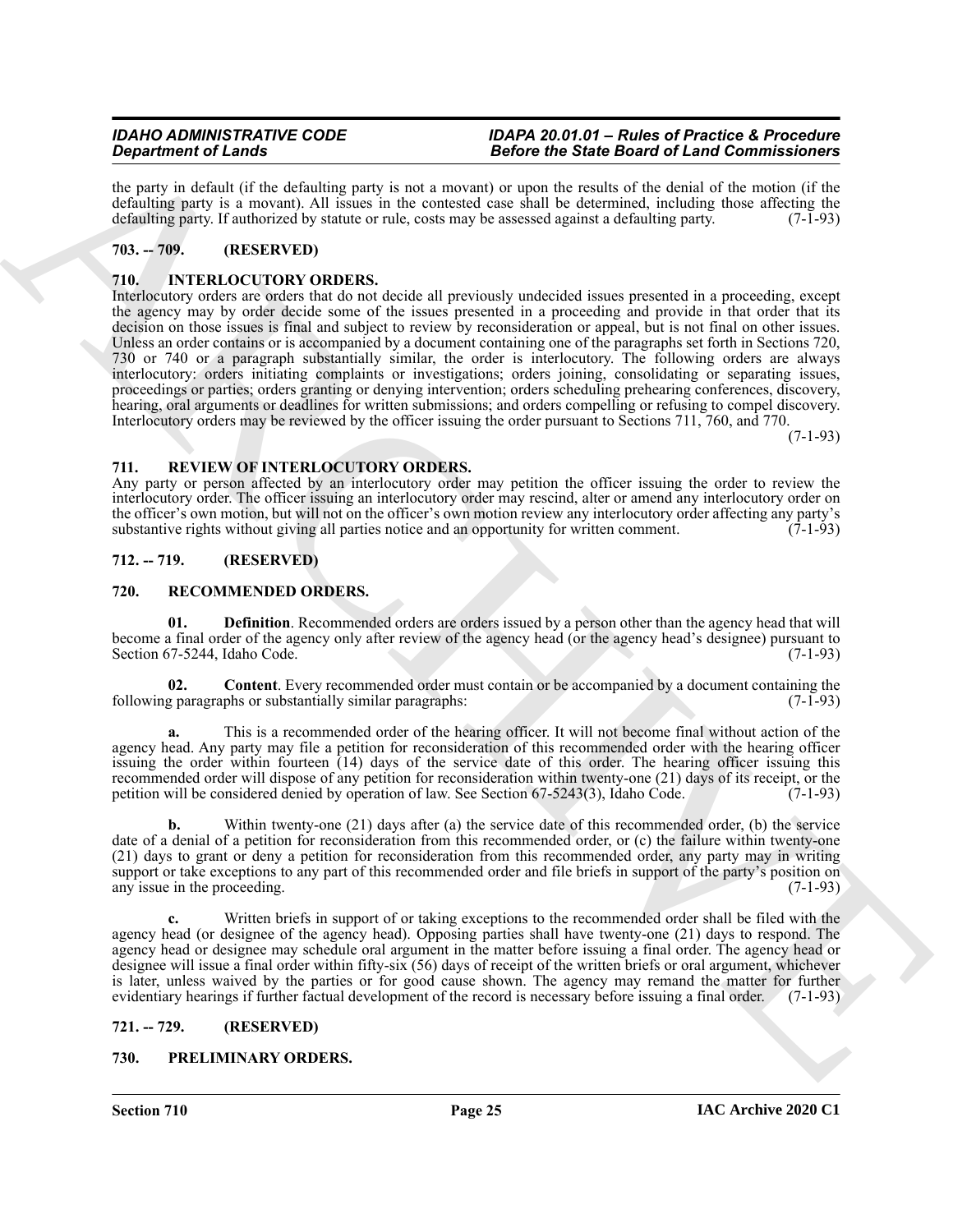<span id="page-25-5"></span><span id="page-25-4"></span>

| <b>Department of Lands</b> |                                                           | <b>Before the State Board of Land Commissioners</b>                                                                                                                                                                                                                                                                                                                                                                                                                                                                                                                                                                                                                                                                       |            |
|----------------------------|-----------------------------------------------------------|---------------------------------------------------------------------------------------------------------------------------------------------------------------------------------------------------------------------------------------------------------------------------------------------------------------------------------------------------------------------------------------------------------------------------------------------------------------------------------------------------------------------------------------------------------------------------------------------------------------------------------------------------------------------------------------------------------------------------|------------|
| 01.                        | Section 67-5245, Idaho Code.                              | Definition. Preliminary orders are orders issued by a person other than the agency head that will<br>become a final order of the agency unless reviewed by the agency head (or the agency head's designee) pursuant to                                                                                                                                                                                                                                                                                                                                                                                                                                                                                                    | $(7-1-93)$ |
| 02.                        | following paragraphs or substantially similar paragraphs: | <b>Content.</b> Every preliminary order must contain or be accompanied by a document containing the                                                                                                                                                                                                                                                                                                                                                                                                                                                                                                                                                                                                                       | $(7-1-93)$ |
| a.                         |                                                           | This is a preliminary order of the hearing officer. It can and will become final without further action<br>of the agency unless any party petitions for reconsideration before the hearing officer issuing it or appeals to the<br>hearing officer's superiors in the agency. Any party may file a motion for reconsideration of this preliminary order<br>with the hearing officer issuing the order within fourteen (14) days of the service date of this order. The hearing<br>officer issuing this order will dispose of the petition for reconsideration within twenty-one (21) days of its receipt, or<br>the petition will be considered denied by operation of law. See Section 67-5243(3), Idaho Code.           | $(7-1-93)$ |
| b.<br>order of the agency. |                                                           | Within twenty-one (21) days after (a) the service date of this preliminary order, (b) the service date<br>of the denial of a petition for reconsideration from this preliminary order, or (c) the failure within twenty-one (21)<br>days to grant or deny a petition for reconsideration from this preliminary order, any party may in writing appeal or<br>take exceptions to any part of the preliminary order and file briefs in support of the party's position on any issue in the<br>proceeding to the agency head (or designee of the agency head). Otherwise, this preliminary order will become a final                                                                                                          | $(7-1-93)$ |
| c.                         | may review the preliminary order on its own motion.       | If any party appeals or takes exceptions to this preliminary order, opposing parties shall have<br>twenty-one (21) days to respond to any party's appeal within the agency. Written briefs in support of or taking<br>exceptions to the preliminary order shall be filed with the agency head (or designee). The agency head (or designee)                                                                                                                                                                                                                                                                                                                                                                                | $(7-1-93)$ |
| d.                         |                                                           | If the agency head (or designee) grants a petition to review the preliminary order, the agency head<br>(or designee) shall allow all parties an opportunity to file briefs in support of or taking exceptions to the preliminary<br>order and may schedule oral argument in the matter before issuing a final order. The agency head (or designee) will<br>issue a final order within fifty-six (56) days of receipt of the written briefs or oral argument, whichever is later, unless<br>waived by the parties or for good cause shown. The agency head (or designee) may remand the matter for further<br>evidentiary hearings if further factual development of the record is necessary before issuing a final order. | $(7-1-93)$ |
|                            |                                                           | Pursuant to Sections 67-5270 and 67-5272, Idaho Code, if this preliminary order becomes final,<br>any party aggrieved by the final order or orders previously issued in this case may appeal the final order and all<br>previously issued orders in this case to district court by filing a petition in the district court of the county in which:                                                                                                                                                                                                                                                                                                                                                                        | $(7-1-93)$ |
| i.                         | A hearing was held;                                       |                                                                                                                                                                                                                                                                                                                                                                                                                                                                                                                                                                                                                                                                                                                           | $(7-1-93)$ |
| 11.                        | The final agency action was taken;                        |                                                                                                                                                                                                                                                                                                                                                                                                                                                                                                                                                                                                                                                                                                                           | $(7-1-93)$ |
| iii.                       | The party seeking review of the order resides; or         |                                                                                                                                                                                                                                                                                                                                                                                                                                                                                                                                                                                                                                                                                                                           | $(7-1-93)$ |
| iv.                        |                                                           | The real property or personal property that was the subject of the agency action is attached.                                                                                                                                                                                                                                                                                                                                                                                                                                                                                                                                                                                                                             | $(7-1-93)$ |
| f.                         | enforcement of the order under appeal.                    | This appeal must be filed within twenty-eight (28) days of this preliminary order becoming final.<br>See Section 67-5273, Idaho Code. The filing of an appeal to district court does not itself stay the effectiveness or                                                                                                                                                                                                                                                                                                                                                                                                                                                                                                 | $(7-1-93)$ |
| $731. - 739.$              | (RESERVED)                                                |                                                                                                                                                                                                                                                                                                                                                                                                                                                                                                                                                                                                                                                                                                                           |            |
| 740.                       | <b>FINAL ORDERS.</b>                                      |                                                                                                                                                                                                                                                                                                                                                                                                                                                                                                                                                                                                                                                                                                                           |            |
|                            |                                                           | <b>Definition</b> . Final orders are preliminary orders that have become final under Section 730 pursuant                                                                                                                                                                                                                                                                                                                                                                                                                                                                                                                                                                                                                 |            |

# <span id="page-25-0"></span>**731. -- 739. (RESERVED)**

# <span id="page-25-3"></span><span id="page-25-2"></span><span id="page-25-1"></span>**740. FINAL ORDERS.**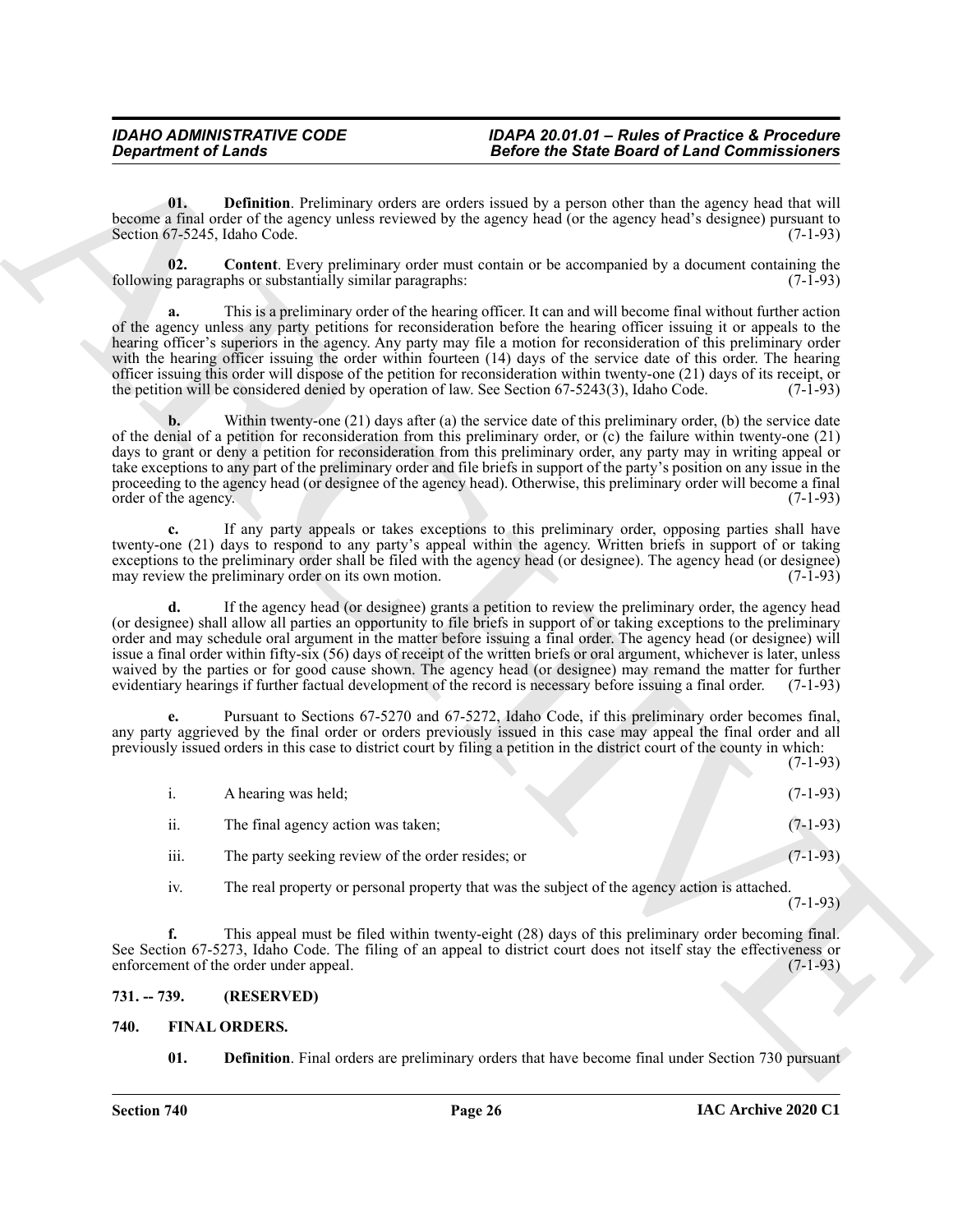to Section 67-5245, Idaho Code, or orders issued by the agency head pursuant to Section 67-5246, Idaho Code. (7-1-93)

<span id="page-26-7"></span>**02. Content**. Every final order issued by the agency head must contain or be accompanied by a at containing the following paragraphs or substantially similar paragraphs: (7-1-93) document containing the following paragraphs or substantially similar paragraphs:

**a.** This is a final order of the agency. Any party may file a motion for reconsideration of this final order within fourteen (14) days of the service date of this order. The agency will dispose of the petition for reconsideration within twenty-one (21) days of its receipt, or the petition will be considered denied by operation of law. See Section 67-5246(4), Idaho Code. (7-1-93)

**b.** Pursuant to Sections 67-5270 and 67-5272, Idaho Code, any party aggrieved by this final order or orders previously issued in this case may appeal this final order and all previously issued orders in this case to district court by filing a petition in the district court of the county in which: (7-1-93)

| $\mathbf{i}$ . | A hearing was held;                | $(7-1-93)$ |
|----------------|------------------------------------|------------|
| ii.            | The final agency action was taken; | $(7-1-93)$ |

- iii. The party seeking review of the order resides; or  $(7-1-93)$
- iv. The real property or personal property that was the subject of the agency action is attached.

(7-1-93)

**c.** An appeal must be filed within twenty-eight (28) days (a) of the service date of this final order, (b) of an order denying petition for reconsideration, or (c) the failure within twenty-one (21) days to grant or deny a petition for reconsideration, whichever is later. See Section 67-5273, Idaho Code. The filing of an appeal to district court does not itself stay the effectiveness or enforcement of the order under appeal. (7-1-93)

# <span id="page-26-0"></span>**741. -- 749. (RESERVED)**

# <span id="page-26-9"></span><span id="page-26-1"></span>**750. ORDER NOT DESIGNATED.**

If an order does not designate itself as recommended, preliminary or final at its release, but is designated as recommended, preliminary or final after its release, its effective date for purposes of reconsideration or appeal is the date of the order of designation. If a party believes that an order not designated as a recommended order, preliminary order or final order according to the terms of these rules should be designated as a recommended order, preliminary order or final order, the party may move to designate the order as recommended, preliminary or final, as appropriate. (7-1-93)

# <span id="page-26-2"></span>**751. -- 759. (RESERVED)**

# <span id="page-26-8"></span><span id="page-26-3"></span>**760. MODIFICATION OF ORDER ON PRESIDING OFFICER'S OWN MOTION.**

**Experiment of Lensis<br>
To Society the Control of the Euler Commissioners and the Euler Commissioners and the Euler Commissioners are not the Commissioners and the Control of the Commissioners are not the Commissioners and** A hearing officer issuing a recommended or preliminary order may modify the recommended or preliminary order on the hearing officer's own motion within fourteen (14) days after issuance of the recommended or preliminary order by withdrawing the recommended or preliminary order and issuing a substitute recommended or preliminary order. The agency head may modify or amend a final order of the agency (be it a preliminary order that became final because no party challenged it or a final order issued by the agency head itself) at any time before notice of appeal to District Court has been filed or the expiration of the time for appeal to District Court, whichever is earlier, by withdrawing the earlier final order and substituting a new final order for it. (7-1-93)

# <span id="page-26-4"></span>**761. -- 769. (RESERVED)**

# <span id="page-26-6"></span><span id="page-26-5"></span>**770. CLARIFICATION OF ORDERS.**

Any party or person affected by an order may petition to clarify any order, whether interlocutory, recommended, preliminary or final. Petitions for clarification from final orders do not suspend or toll the time to petition for reconsideration or appeal the order. A petition for clarification may be combined with a petition for reconsideration or stated in the alternative as a petition for clarification and/or reconsideration. (7-1-93)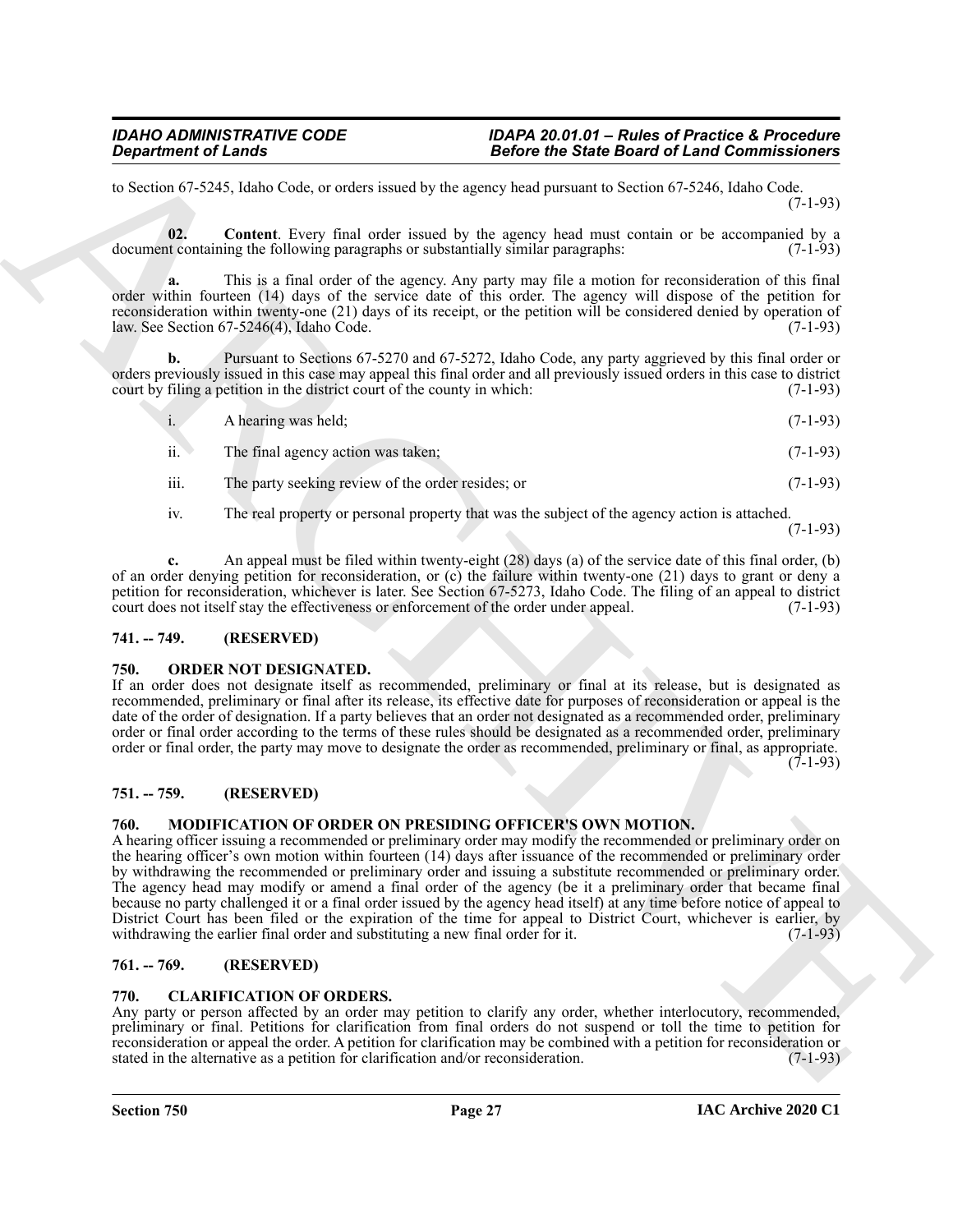# <span id="page-27-0"></span>**771. -- 779. (RESERVED)**

#### <span id="page-27-3"></span><span id="page-27-1"></span>**780. STAY OF ORDERS.**

Beginstein of Linds.<br>
The Start Of Decks.<br>
The Start Of Decks.<br>
The Start Of Decks.<br>
The Start Of Decks.<br>
The Start Of Decks.<br>
The Start Of Decks.<br>
The Start Of Decks.<br>
The Start Of Decks.<br>
The Start Of Decks.<br>
The Start O Any party or person affected by an order may petition the agency to stay any order, whether interlocutory or final. Interlocutory or final orders may be stayed by the judiciary according to statute. The agency may stay any interlocutory or final order on its own motion. (7-1-93) interlocutory or final order on its own motion.

<span id="page-27-2"></span>**781. -- 999. (RESERVED)**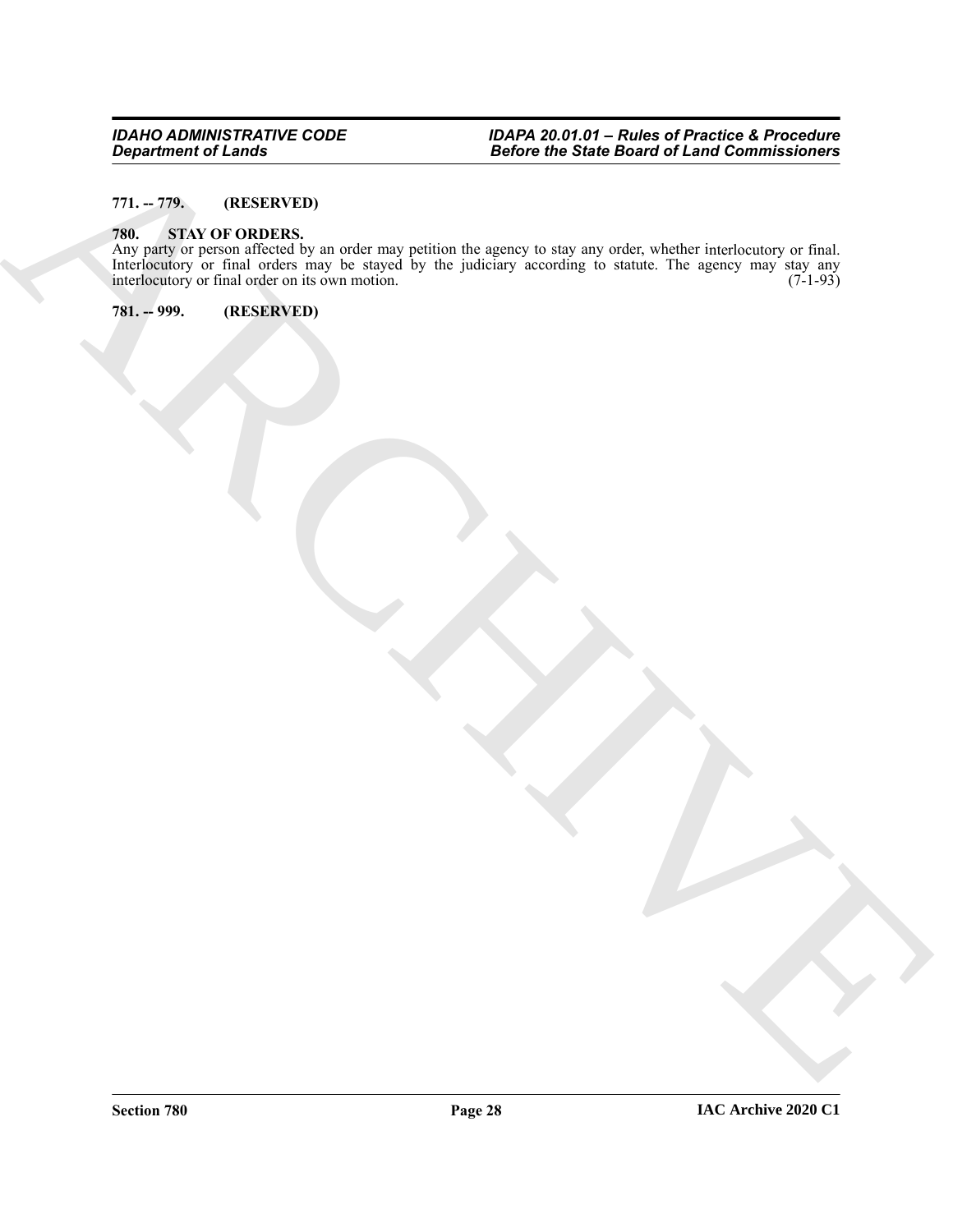# *Subject Index*

#### **A**

Alternative Resolution Of Contested Cases 18 Amendments To Pleadings -- Withdrawal Of Pleadings 14 Answers -- Defined -- Form & Contents -- Time For Filing 12 Answers to Motions 13 Answers to Pleadings Other Than Motions 12 Answers To Production Requests Or Written Interrogatories & To Requests For Admission 20 Applicants/Claimants/Appellants 9 Applications/Claims/Appeals--Defined -- Form & Contents 11 Facts 11 Other 11 Refer to Provisions 11 Appointment Of Hearing Officers 16

**B**

Briefs--Memoranda--Proposed Orders Of The Parties--Statements Of Position--Proposed Order Of The Presiding Officer 22 Burdens Of Proof 23

**C** Challenges To Statutes 17 Clarification Of Orders 27 Communications With Agency 7 Complainants, Contested Cases 9 Complaints--Defined--Form & Contents 11 Defined 11 Form & Contents 11 Computation Of Time 8 Conduct At Hearings 21 Conduct Required 10 Conference At Hearing 21 Confidentiality 18 Confidentiality Of Settlement Negotiations 23 Consent Agreements -- Defined -- Form & Contents 13 Additional 13 Requirements 13 Consideration Of Settlements 23 Consolidation Of Proceedings 21 Continuance Of Hearing 21

### **D**

Defective, Insufficient Or Late Pleadings 14 Definitions 6 Agency 6 Agency Action 6

Agency Head 6 Board 6 Contested Case 6 Document 6 License 6 Order 6 Party 6 Person 6 Depositions 19 Depositions, May Be Offered Onto Evidence 22 Disqualification Of Officers Hearing Contested Cases 16 Documentary Evidence 22

#### **E**

Ex Parte Communications 17 Exhibit Numbers 20 Exhibits 23

#### **F**

Alternative Marcus (F. 1990)<br>
Alternative Commute Cost of the main control of the main control of the main control of the main control of the main control of the main control of the main control of the main control of the Facilities At Or For Hearing & ADA Requirements 20 Facts Disclosed Not Part Of The Record 19 Fees & Remittances 8 Filing & Service Of Discovery-Related Documents 20 Filing Documents With The Agency -- Number Of Copies -- Facsimile Transmission (FAX) 13 Filing Of Documents -- Number Of Copies 6 Final Orders 26 Content 27 Definition 26 Form & Contents Of Petition For Declaratory Rulings 15 Form 15 Legal Assertions 15 Form & Contents Of Petitions To Intervene 15 Form Of Pleadings 13 Form 14 Pleadings 13 Formal Proceedings 8 Initiation of Proceedings 8 Right to Contested Case, Board Discretion 8 Further Proceedings 8

# **G**

Granting Petitions To Intervene 15 **H**

#### Hearing Officers Contrasted With Agency Head 16 How Hearings Held 21

#### **I**

Identification Of Communications 7 Informal Procedure 8 Informal Proceedings Defined 8 Informal Proceedings Do Not Exhaust Administrative Remedies 8 Initial Pleading By Party--Listing Of Representatives 9 Interlocutory Orders 25 Intervenors, Contested Cases 9 Issuance Of Default Order 24

# **J**

Joint Hearings 22

#### **K**

Kinds & Scope Of Discovery Listed 19 Kinds of Discovery 19 Rules of Civil Procedure 19

#### **L**

Legal Authority 6 Liberal Construction 7

#### **M**

Modification Of Order On Presiding Officer's Own Motion 27 Motions -- Defined -- Form & Contents -- Time For Filing 12 Defined 12 Form & Contents 12 Other 12

# **N**

Neutrals 18 Notice Of Hearing 20 Notice Of Petition For Declaratory Ruling 16 Notice Of Prehearing Conference 18 Notice Of Proposed Default After Failure To Appear 24

# **O**

Objections--Offers Of Proof 23 Official Notice--Agency Staff Memoranda 22 Oral Argument 22 Order Granting Intervention Necessary 15 Order Not Designated 27 Order Of Procedure 21 Orders Granting Intervention -- Opposition 15 Orders Resulting From Prehearing Conference 19

# **P**

Parties & Persons With Similar